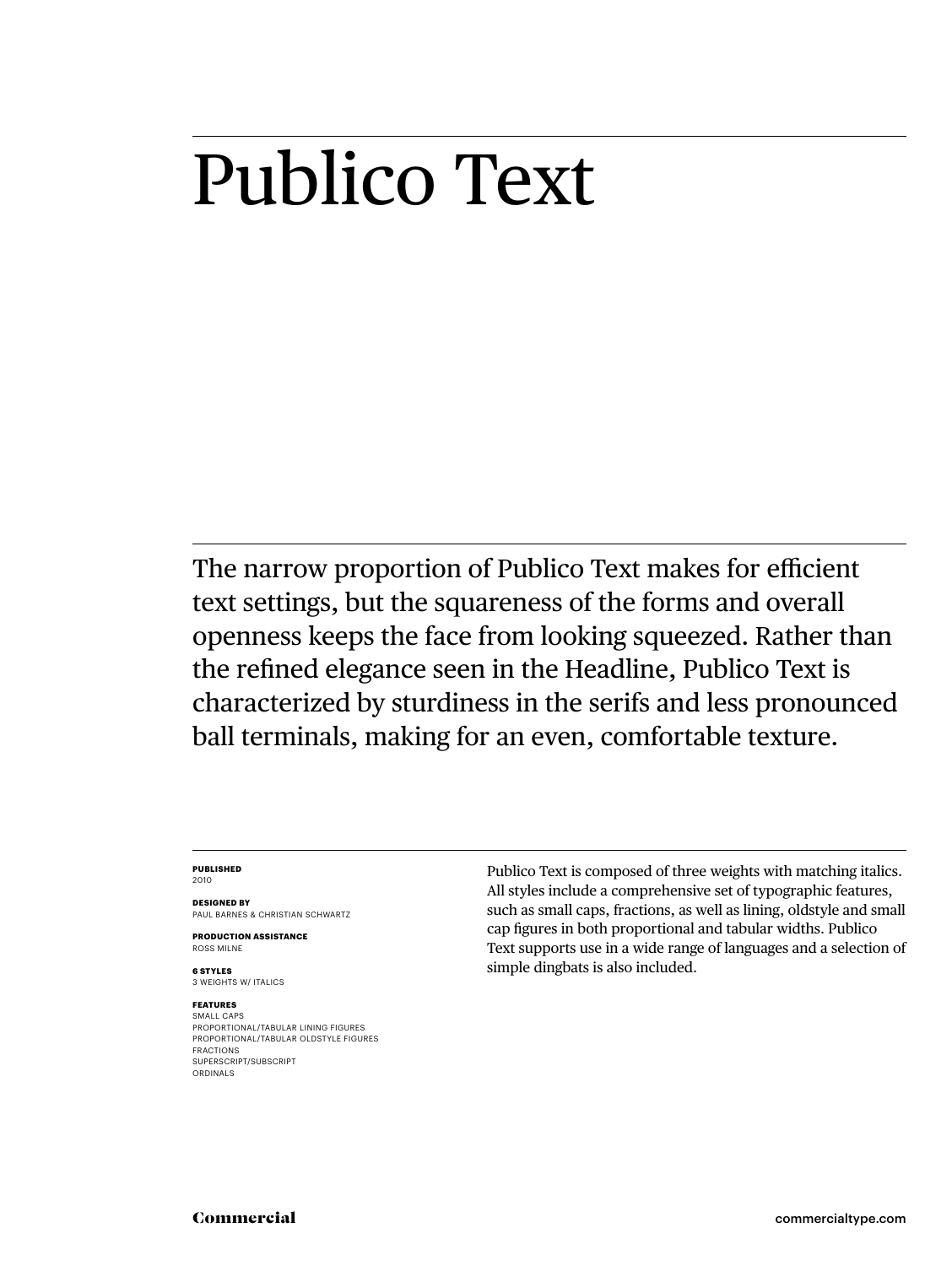# Publico Text Roman *Publico Text Italic* **Publico Text Semibold** *Publico Text Semibold Italic* **Publico Text Bold** *Publico Text Bold Italic*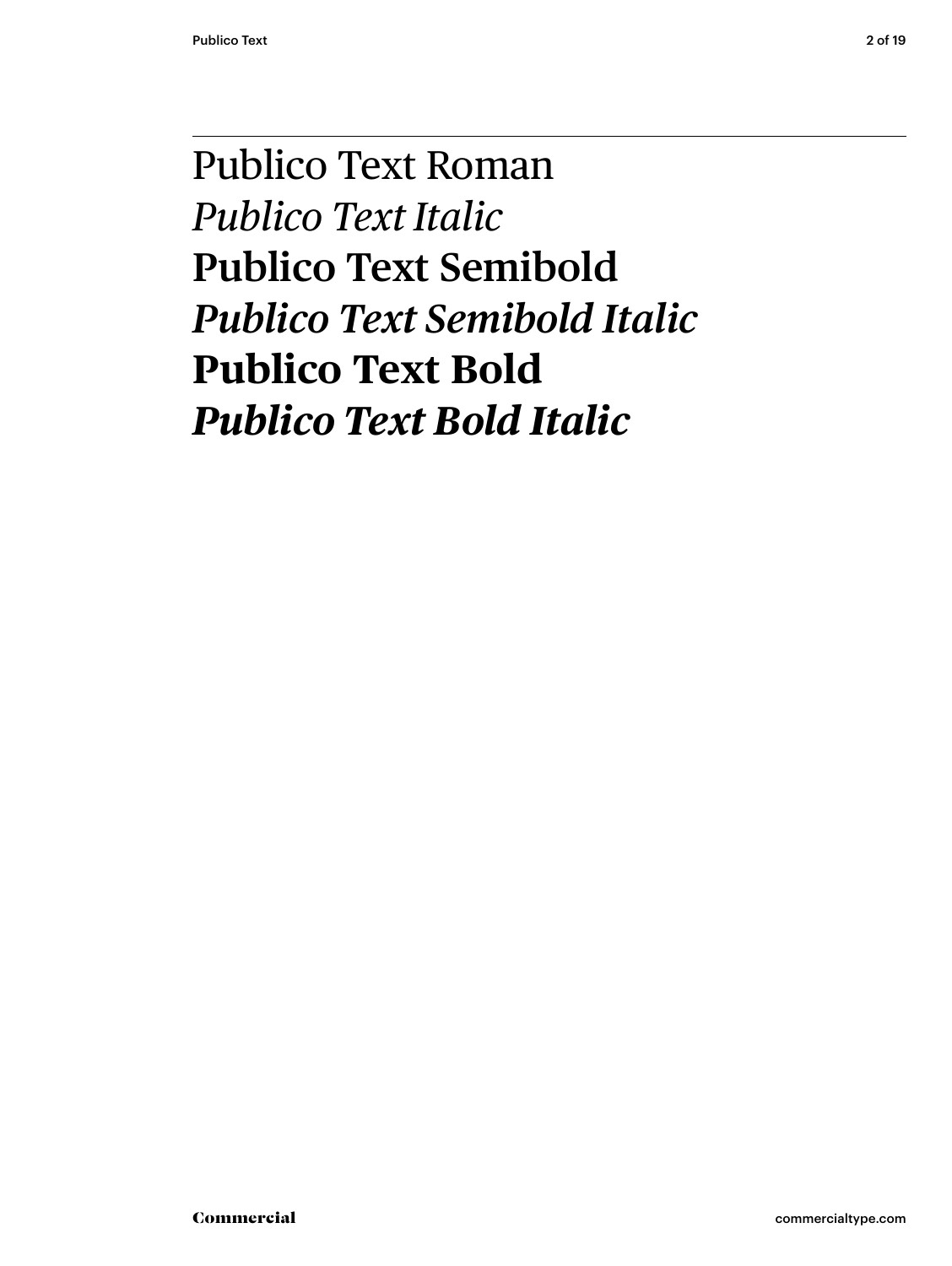ALONG WITH CONTEMPORARY ERWIN PISCATOR, THERE WAS The United Nations Environment Programme (UNEP) coordinating FROM AUTOMOBILES TO TELEVISION, THE SPECTACLE TURNS

The name ABBA (an acronym of Agnetha, Benny, Björn, Anni-Frid) PUBLICO TEXT ROMAN, 14 PT

*LIECHTENSTEIN IS ALSO THE RICHEST COUNTRY PER CAPITA IN Due to the success of this separate production of primary separations AZ ALACSONY HÁZAK IJEDTEN NYITOGATTÁK PIROS SZEMEIKET The Haçienda opened in 1982, at times the club was mainly supported* PUBLICO TEXT ITALIC, 14 PT

**GROWING UP IN ONE OF THE LARGEST CITIES IN GERMANY Það dýr, sem þessu hafði valdið, hlaut að hafa lagtönn mikla og YOUNG AUTHOR'S FIRST NOVEL BREAKING SALES RECORDS At that time, it seemed a place in which anything could happen**

PUBLICO TEXT SEMIBOLD, 14 PT [ALTERNATE R]

*FLAMANDILAISEN KYLÄN REUNALLA, PENINKULMAN PÄÄSSÄ An IEC (Ion-exchange chromatography) procedure involves almost MÖGEN DIESE KUNSTÄUSSERUNGEN FÜR UNSERE OPTISCHEN Originally conceived by Rob Gretton, it was largely financed by the* PUBLICO TEXT SEMIBOLD ITALIC, 14 PT

**THOMAS DE LA WARRE, LORD OF THE MANOR, FOUNDED Average annual rainfall in the city is 806.6 mm, and over the THE PHILHARMONIC ORCHESTRA TOURS CITIES IN INDIA Wie, kiedy zza którego węgła wyjrzy w dzień pogodny słońce**

PUBLICO TEXT BOLD, 14 PT

*THE PERCENTAGE OF THE POPULATION IN LIECHTENSTEIN Approximately 83,000 were aged under 16, 1,229,800 were aged INTERNATIONAL ARCHITECTURE EXHIBIT OPENS IN MIAMI The greater metropolitan area has over 20,547,700 inhabitants*

PUBLICO TEXT BOLD ITALIC, 14 PT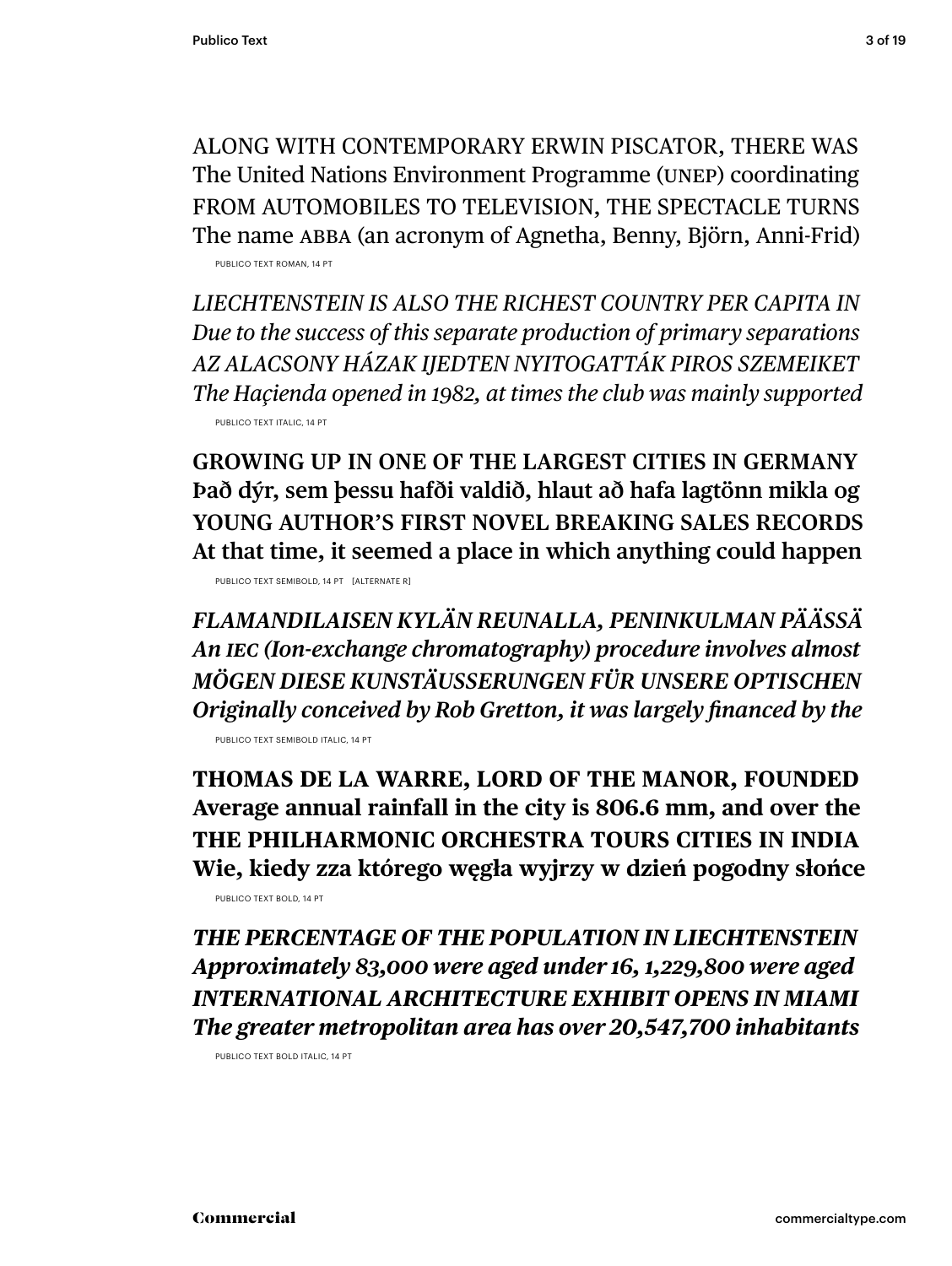PUBLICO TEXT ROMAN, 14 PT

ROMAN SMALL CAPS

ROMAN

BOLD PROPORTIONAL LINING FIGURES

ITALIC

BOLD

PROPORTIONAL OLDSTYLE FIGURES

PROPORTIONAL LINING FIGURES

ITALIC

THE SPANISH WAR, which began in 1739, and the French war which soon followed it, occasioned a further increase of the debt, which, on the 31st of December 1748, after the war had been concluded by the **treaty of Aix-la-Chapelle**, amounted to £78,293,313. The most profound peace, of 17 years continuance, had taken no more than £8,328,354,17 from it. A war, of less than nine years continuance, added £31,338,689 to it (Refer to James Postlethwaite's *History of the Public Revenue*.) During the administration of Mr. Pelham, the interest of the public debt was reduced to 3%; **the sinking fund** was increased, and some part of the public debt was paid off. In 1755, before the breaking out of the late war, the funded debt of Great Britain amounted to £172,289,675. On the 5th of January 1763, at the conclusion of the peace, the funded debt amounted debt to £122,603,336. The unfunded debt has been stated at £13,927,589. But the expense occasioned by the war did not end with the conclusion of the peace; so that, on the 5th of January 1764, the funded debt was increased (partly by a new loan, and partly by funding a part of the unfunded debt) to £129,586,789, there still remained (according to the very well informed author of *Considerations on the Trade and Finances of Great Britain*) an unfunded debt, which was brought to account in that and the following year, of 975,017. In 1764, therefore, the public debt of Great Britain, funded and unfunded together, amount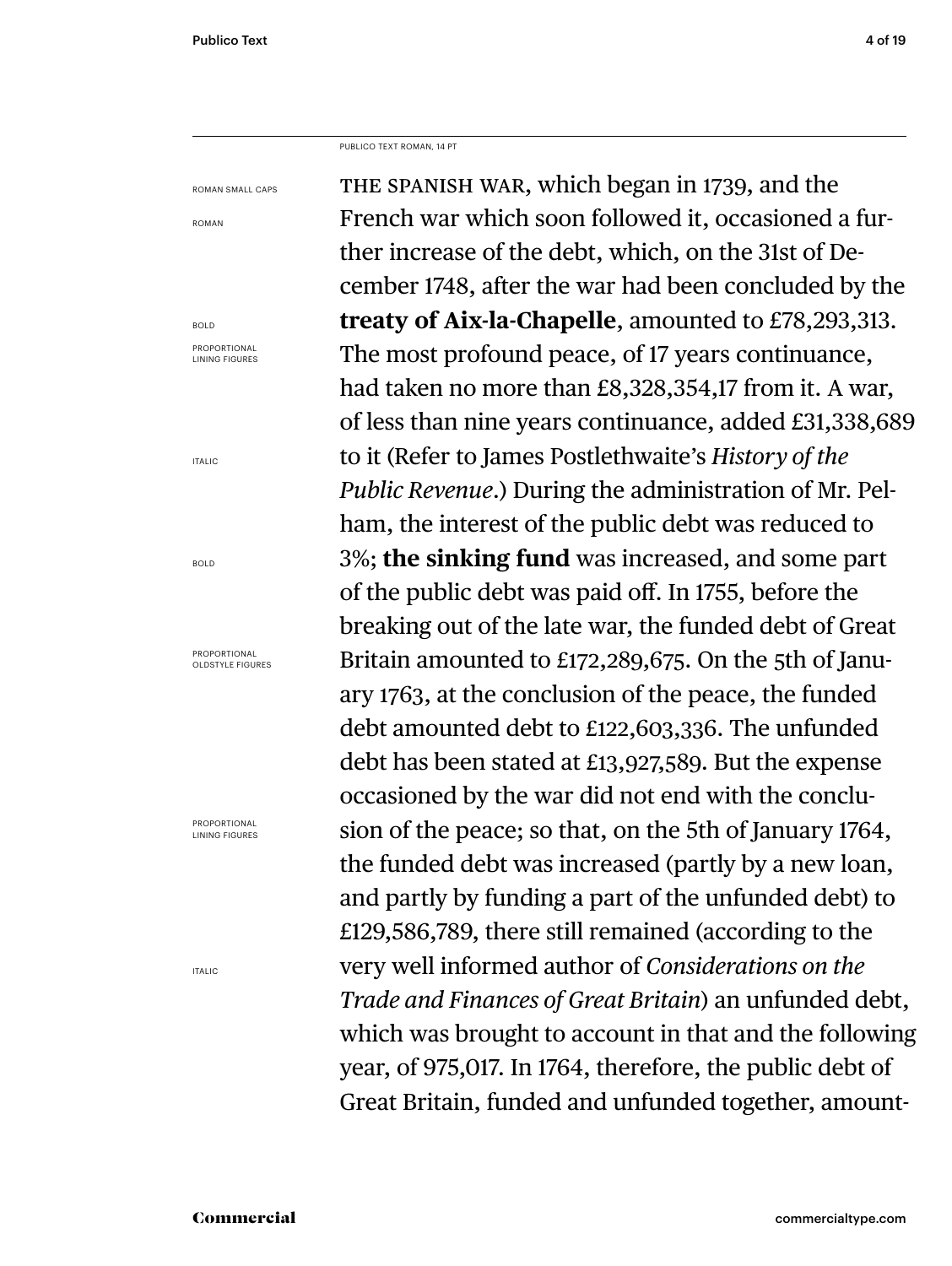PUBLICO TEXT ROMAN, ITALIC, 11/13 PT

A CHARTER FROM Queen Elizabeth established the old English East India Company in 1600. In the first twelve voyages which they fitted out for India, they appear to have traded as a *regulated company*, with separate stocks, though only in the general ships of the company. They united into a joint stock, in 1612. Their charter was exclusive, and, though not confirmed by act of parliament, was in those days supposed to convey a real exclusive privilege.

 For many years, the old English East India company were not much disturbed by interlopers. Their capital, which never exceeded £744,000, and of which £50 was a share, was not so exorbitant, nor their dealings so extensive, as to afford either a pretext for gross negligence and profusion, or a cover to gross malversation. Notwithstanding some extraordinary losses, occasioned partly by the malice of the Dutch East India company, and partly by other accidents, they carried on for many years a successful trade. But in process of time, when the *principles* of liberty were better understood, it became every day more and more doubtful, how far a royal charter, *not confirmed by act of parliament*, could convey an exclusive privilege. Upon this question, decisions of the courts of justice were not uniform, but varied with the authority of government, and the humours of the times.

 Interlopers multiplied upon them; and towards the end of the reign of Charles II, through the whole of that of James II, and during a part of that of William III, reduced them to great distress. In 1698, a proposal was made to parliament, of

PUBLICO TEXT SEMIBOLD, SEMIBOLD ITALIC, 11/13 PT

**A CHARTER FROM Queen Elizabeth established the old English East India Com**pany in 1600. In the first twelve voyages which they fitted out for India, they ap**pear to have traded as a** *regulated company***, with separate stocks, though only in the general ships of the company. They united into a joint stock, in 1612. Their charter was exclusive, and, though**  not confirmed by act of parliament, was **in those days supposed to convey a real exclusive privilege.** 

 **For many years, the old English East India company were not much disturbed by interlopers. Their capital, which never exceeded £744,000, and of which £50 was a share, was not so exorbitant, nor their dealings so extensive,**  as to afford either a pretext for gross **negligence and profusion, or a cover to gross malversation. Notwithstanding some extraordinary losses, occasioned partly by the malice of the Dutch East India company, and partly by other accidents, they carried on for many years a successful trade. But in process of time, when the** *principles* **of liberty were better understood, it became every day more and more doubtful, how far a**  royal charter, *not confirmed by act of parliament***, could convey an exclusive privilege. Upon this question, decisions of the courts of justice were not uniform, but varied with the authority of government, and the humours of the times.**

 **Interlopers multiplied upon them; and towards the end of the reign of Charles II, through the whole of that of James II, and during a part of that of William III, reduced them to great distress. In 1698, a proposal was made to parliament, of advancing two millions**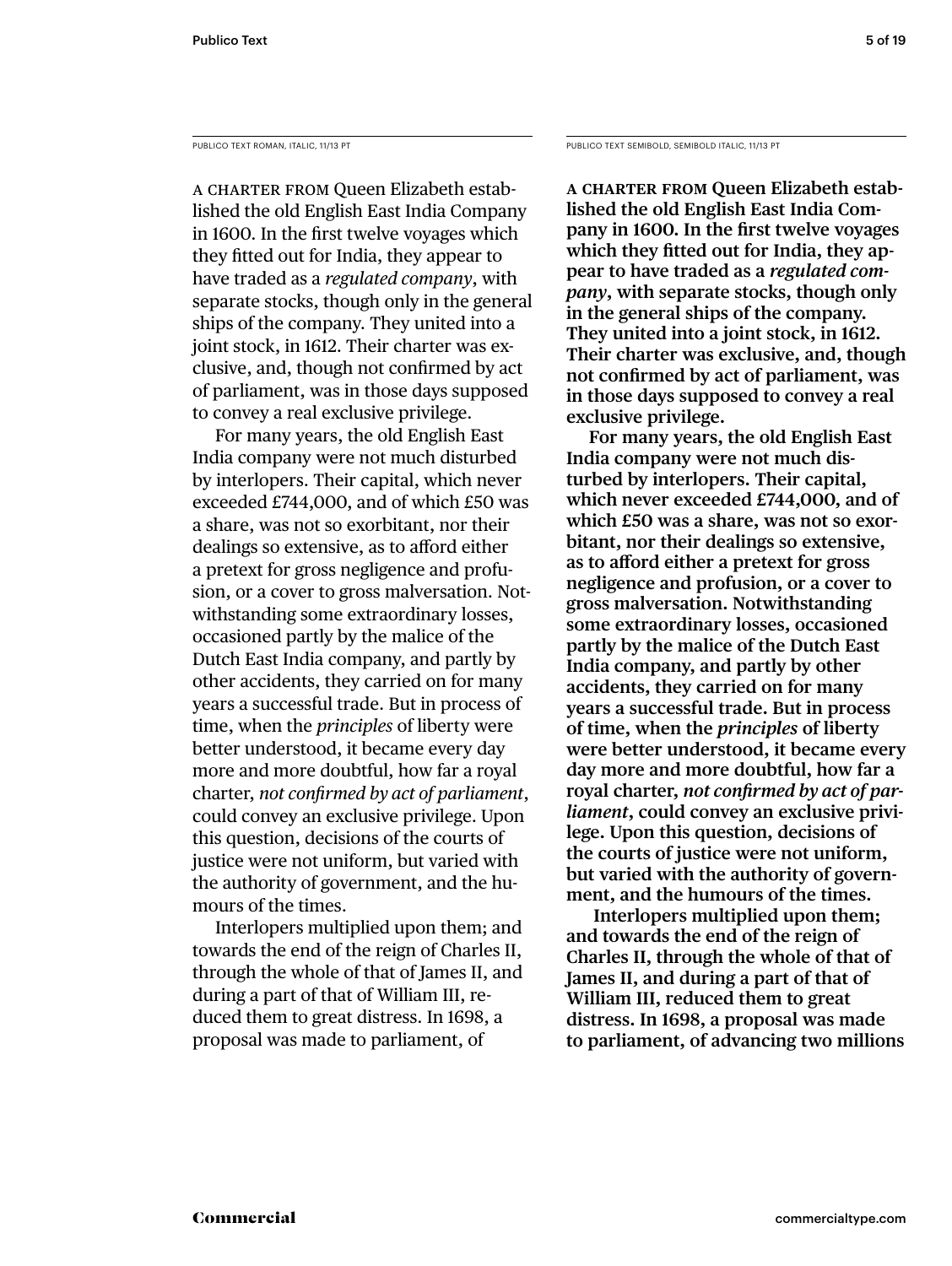PUBLICO TEXT ROMAN, ITALIC, BOLD, 10/13 PT

A CHARTER FROM Queen Elizabeth established the old English East India Company in 1600. In the first twelve voyages which they fitted out for India, they appear to have traded as a *regulated company*, with separate stocks, though only in the general ships of the company. They united into a joint stock, in 1612. Their charter was exclusive, and, though not confirmed by act of parliament, was in those days supposed to convey a real exclusive privilege.

 For many years, the old English East India company were not much disturbed by interlopers. Their capital, which never exceeded £744,000, and of which £50 was a share, was not so exorbitant, nor their dealings so extensive, as to afford either a pretext for gross negligence and profusion, or a cover to gross malversation. Notwithstanding some extraordinary losses, occasioned partly by the malice of the Dutch East India company, and partly by other accidents, they carried on for many years a successful trade. But in process of time, when the *principles* of liberty were better understood, it became every day more and more doubtful, how far a royal charter, *not confi rmed by act of parliament*, could convey an exclusive privilege. Upon this question, decisions of the courts of justice were not uniform, but varied with the authority of government, and the humours of the times.

 Interlopers multiplied upon them; and towards the end of the reign of Charles II, through the whole of that of James II, and during a part of that of William III, reduced them to great distress. In 1698, a proposal was made to parliament, of advancing two millions to government, at eight per cent. provided the subscribers were erected into a new East India company, with exclusive privileges. The old East India company offered seven hundred thousand pounds, nearly the amount of their capital, at four per cent. upon the same

PUBLICO TEXT SEMIBOLD, SEMIBOLD ITALIC, 10/13 PT

**A CHARTER FROM Queen Elizabeth established the old English East India Company**  in 1600. In the first twelve voyages which **they fi tted out for India, they appear to have traded as a** *regulated company***, with separate stocks, though only in the general ships of the company. They united into a joint stock, in 1612. Their charter was exclusive, and, though not confirmed by act of parliament, was in those days supposed to convey a real exclusive privilege.** 

 **For many years, the old English East India company were not much disturbed by interlopers. Their capital, which never exceeded £744,000, and of which £50 was a share, was not so exorbitant, nor their deal**ings so extensive, as to afford either a pre**text for gross negligence and profusion, or a cover to gross malversation. Notwithstanding some extraordinary losses, occasioned partly by the malice of the Dutch East India company, and partly by other accidents, they carried on for many years a successful trade. But in process of time, when the**  *principles* **of liberty were better understood, it became every day more and more doubt**ful, how far a royal charter, *not confirmed by act of parliament***, could convey an exclusive privilege. Upon this question, decisions of the courts of justice were not uniform, but varied with the authority of government, and the humours of the times.**

 **Interlopers multiplied upon them; and towards the end of the reign of Charles II, through the whole of that of James II, and during a part of that of William III, reduced them to great distress. In 1698, a proposal was made to parliament, of advancing two millions to government, at eight per cent. provided the subscribers were erected into a new East India company, with exclusive privileges. The old East India company**  offered seven hundred thousand pounds, **nearly the amount of their capital, at four per cent. upon the same conditions. But**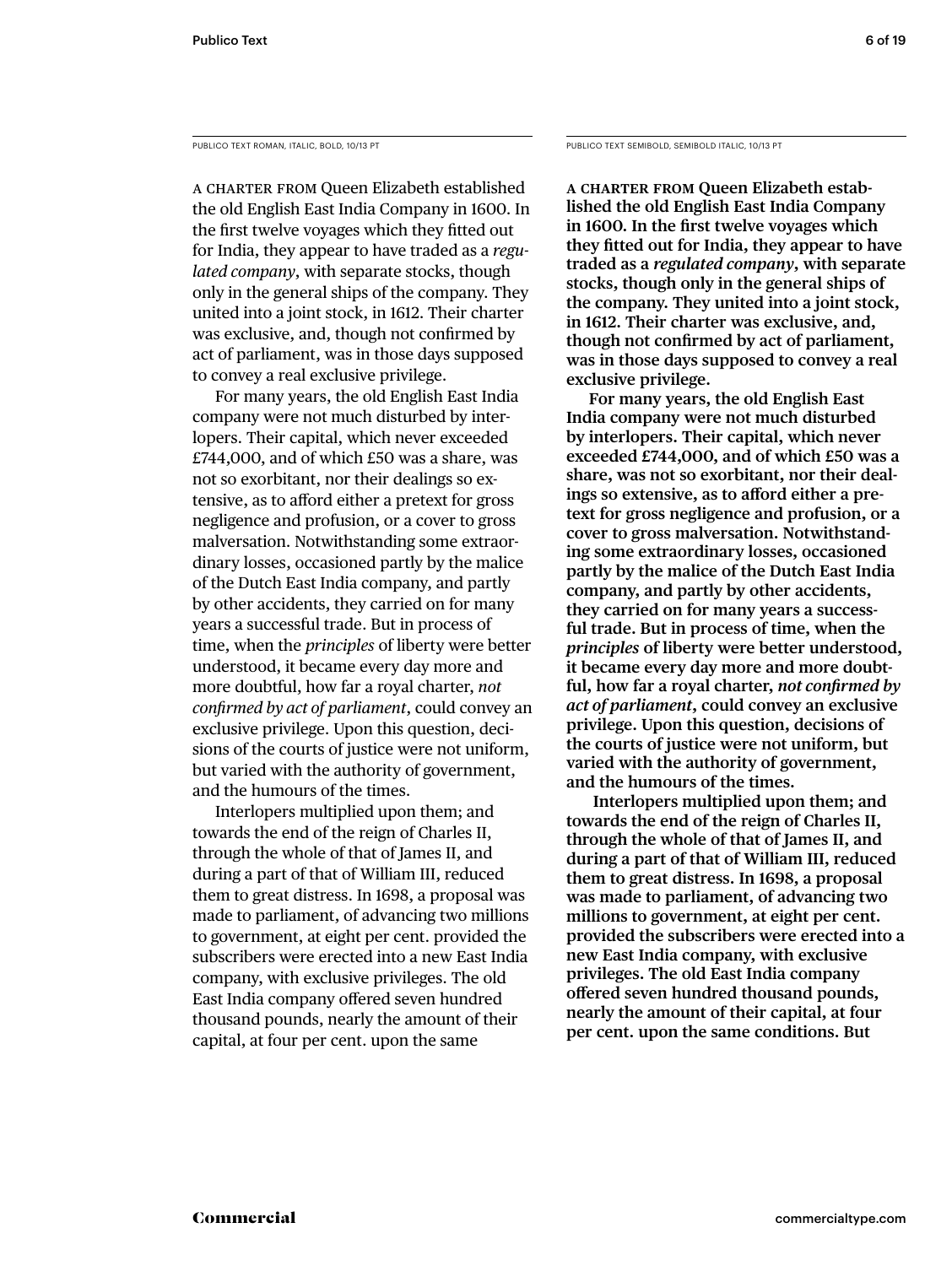PUBLICO TEXT ROMAN, ITALIC, BOLD, 9/12 PT

THE OLD ENGLISH EAST INDIA COMPANY was established in 1600, by a charter from Queen Elizabeth. In the first twelve voyages which they fitted out for India, they appear to have traded as a regulated company, with *separate stocks*, though only in the general ships of the company. In 1612, they united into a joint stock. Their charter was exclusive, and, though not confirmed by act of parliament, was in those days supposed to convey a real exclusive privilege.

# **Exclusive privilege of the royal charter**

For many years, the old English East India company were not much disturbed by interlopers. Their capital, which never exceeded £744,000, and of which £50 was a share, was not so exorbitant, nor their dealings so extensive, as to afford either a pretext for gross negligence and profusion, or a cover to gross malversation.

 Notwithstanding some extraordinary losses, occasioned partly by the malice of the Dutch East India company, and partly by other accidents, they carried on for many years a successful trade. But in process of time, when the principles of liberty were better understood, it became every day more and more doubtful, how far a royal charter, not confirmed by *act of parliament*, could convey an exclusive privilege. Upon this question the decisions of the courts of justice were not uniform, but varied with the authority of government, and the humours of the times. Interlopers multiplied upon them; and towards the end of the reign of Charles II, through the whole of that of James II, and during a part of that of William III, reduced them to great distress.

# **Ramifications of the proposal of 1968**

In 1698, a proposal was made to parliament, of advancing two millions to government, at eight per cent. provided the subscribers were erected into a *new East India company*, with exclusive privileges. The old East India company offered seven hundred thousand pounds, nearly the amount of their capital, at four per cent. upon the same conditions. But such was at that time the state of public credit, that it was more convenient for government to borrow two millions at eight per cent. than seven hundred

PUBLICO TEXT ROMAN, ITALIC, BOLD, 9/12 PT

THE OLD ENGLISH EAST INDIA COMPANY was established in 1600, by a charter from Queen Elizabeth. In the first twelve voyages which they fitted out for India, they appear to have traded as a regulated company, with *separate stocks*, though only in the general ships of the company. In 1612, they united into a joint stock. Their charter was exclusive, and, though not confirmed by act of parliament, was in those days supposed to convey a real exclusive privilege.

 **Exclusive privilege of the royal charter**

For many years, the old English East India company were not much disturbed by interlopers. Their capital, which never exceeded £744,000, and of which £50 was a share, was not so exorbitant, nor their dealings so extensive, as to afford either a pretext for gross negligence and profusion, or a cover to gross malversation.

 Notwithstanding some extraordinary losses, occasioned partly by the malice of the Dutch East India company, and partly by other accidents, they carried on for many years a successful trade. But in process of time, when the principles of liberty were better understood, it became every day more and more doubtful, how far a royal charter, not confirmed by *act of parliament*, could convey an exclusive privilege. Upon this question the decisions of the courts of justice were not uniform, but varied with the authority of government, and the humours of the times. Interlopers multiplied upon them; and towards the end of the reign of Charles II, through the whole of that of James II, and during a part of that of William III, reduced them to great distress.

# **Ramifications of the proposal of 1968**

In 1698, a proposal was made to parliament, of advancing two millions to government, at eight per cent. provided the subscribers were erected into a *new East India company*, with exclusive privileges. The old East India company offered seven hundred thousand pounds, nearly the amount of their capital, at four per cent. upon the same conditions. But such was at that time the state of public credit, that it was more convenient for government to borrow two millions at eight per cent. than seven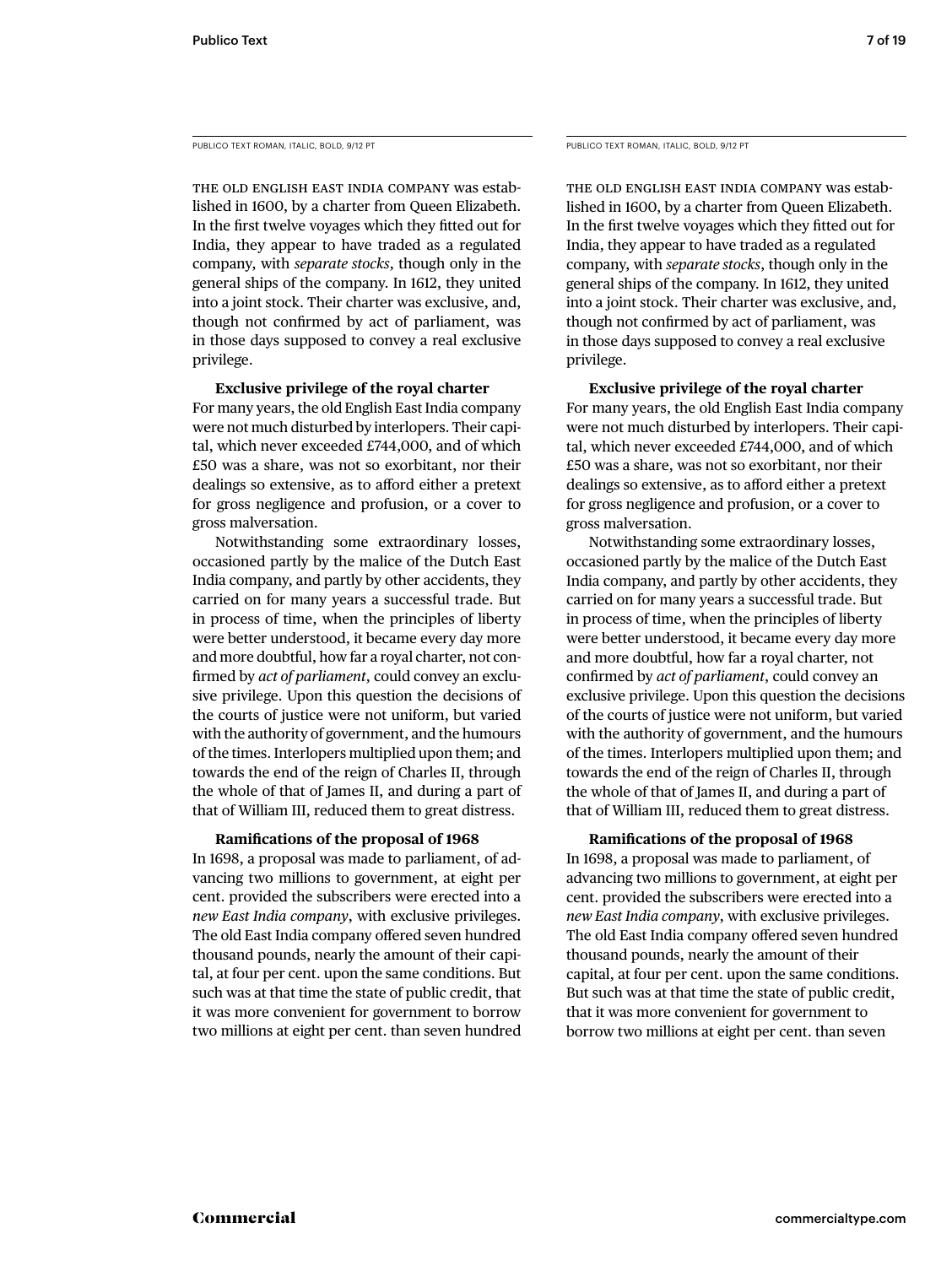PUBLICO TEXT ROMAN, ITALIC, 8/11 PT

THE OLD ENGLISH EAST INDIA COMPANY was established in 1600, by a charter from Queen Elizabeth. In the first twelve voyages which they fitted out for India, they appear to have traded as a regulated company, with *separate stocks*, though only in the general ships of the company. In 1612, they united into a joint stock. Their charter was exclusive, and, though not confirmed by act of parliament, was in those days supposed to convey a real exclusive privilege.

 For many years, the old English East India company were not much disturbed by interlopers. Their capital never exceeded £744,000, and of which £50 was a share, and was not so exorbitant, nor their dealings so extensive, as to afford either a pretext for gross negligence and profusion, or a cover to gross malversation. Notwithstanding some extraordinary losses, occasioned partly by the malice of the Dutch East India company, and partly by other accidents, they carried on for many years a successful trade. But in process of time, when the principles of liberty were better understood, it became every day more and more doubtful, how far a royal charter, not confirmed by *act of parliament*, could convey an exclusive privilege. Upon this question the decisions of the courts of justice were not uniform, but varied with the authority of government, and the humours of the times. Interlopers multiplied upon them; and towards the end of the reign of Charles II, through the whole of that of James II, and during a part of that of William III, reduced them to great distress.

 In 1698, a proposal was made to parliament, of advancing two millions, at eight per cent, to government. provided that the subscribers were erected into a *new East India company,* with exclusive privileges. The old East India company offered seven hundred thousand pounds, nearly the amount of their capital, at four per cent. upon the same conditions. But such was at that time the state of public credit, that it was more convenient for government to borrow two millions at eight per cent. than seven hundred thousand pounds at four. The proposal of the new subscribers was accepted, and a *new East India company* established in consequence. The old East India company, however, had a right to continue their trade till 1701. They had, at the same time, in the name of their treasurer, subscribed very artfully three hundred and fifteen thousand pounds into the stock of the new. By a negligence in the expression of the act of parliament, which vested the East India trade in the subscribers to this loan of two millions, it did not appear evident that they were all obliged to unite into a joint stock. A few private traders, whose subscriptions amounted only to seven thousand two hundred pounds, insisted upon the privilege of tradPUBLICO TEXT ROMAN, ITALIC, BOLD, 8/11 PT

THE OLD ENGLISH EAST INDIA COMPANY was established in 1600, by a charter from Queen Elizabeth. In the first twelve voyages which they fitted out for India, they appear to have traded as a regulated company, with *separate stocks*, though only in the general ships of the company. In 1612, they united into a joint stock. Their charter was exclusive, and, though not confirmed by act of parliament, was in those days supposed to convey a real exclusive privilege.

 **Exclusive privilege of the royal charter**

For many years, the old English East India company were not much disturbed by interlopers. Their capital never exceeded £744,000, and of which £50 was a share, was not so exorbitant, nor their dealings so extensive, as to afford either a pretext for gross negligence and profusion, or a cover to gross malversation. Notwithstanding some extraordinary losses, occasioned partly by the malice of the Dutch East India company, and partly by other accidents, they carried on for many years a successful trade. But in process of time, when the principles of liberty were better understood, it became every day more and more doubtful, how far a royal charter, not confirmed by *act of parliament*, could convey an exclusive privilege. Upon this question the decisions of the courts of justice were not uniform, but varied with the authority of government, and the humours of the times. Interlopers multiplied upon them; and towards the end of the reign of Charles II, through the whole of that of James II, and during a part of that of William III, reduced them to great distress.

# **Ramifications of the proposal of 1968**

In 1698, a proposal was made to parliament, of advancing two millions, at eight per cent, to government. provided that the subscribers were erected into a *new East India company,* with exclusive privileges. The old East India company offered seven hundred thousand pounds, nearly the amount of their capital, at four per cent. upon the same conditions. But such was at that time the state of public credit, that it was more convenient for government to borrow two millions at eight per cent. than seven hundred thousand pounds at four. The proposal of the new subscribers was accepted, and a *new East India company* established in consequence. The old East India company, however, had a right to continue their trade till 1701. They had, at the same time, in the name of their treasurer, subscribed very artfully three hundred and fifteen thousand pounds into the stock of the new. By a negligence in the expression of the act of parliament, which vested the East India trade in the subscribers to this loan of two millions, it did not appear evident that they were all obliged to unite into a joint stock. A few private traders, whose subscriptions amounted only to seven thousand two hundred pounds, insisted upon the privilege of trading separately upon their own stocks, and at their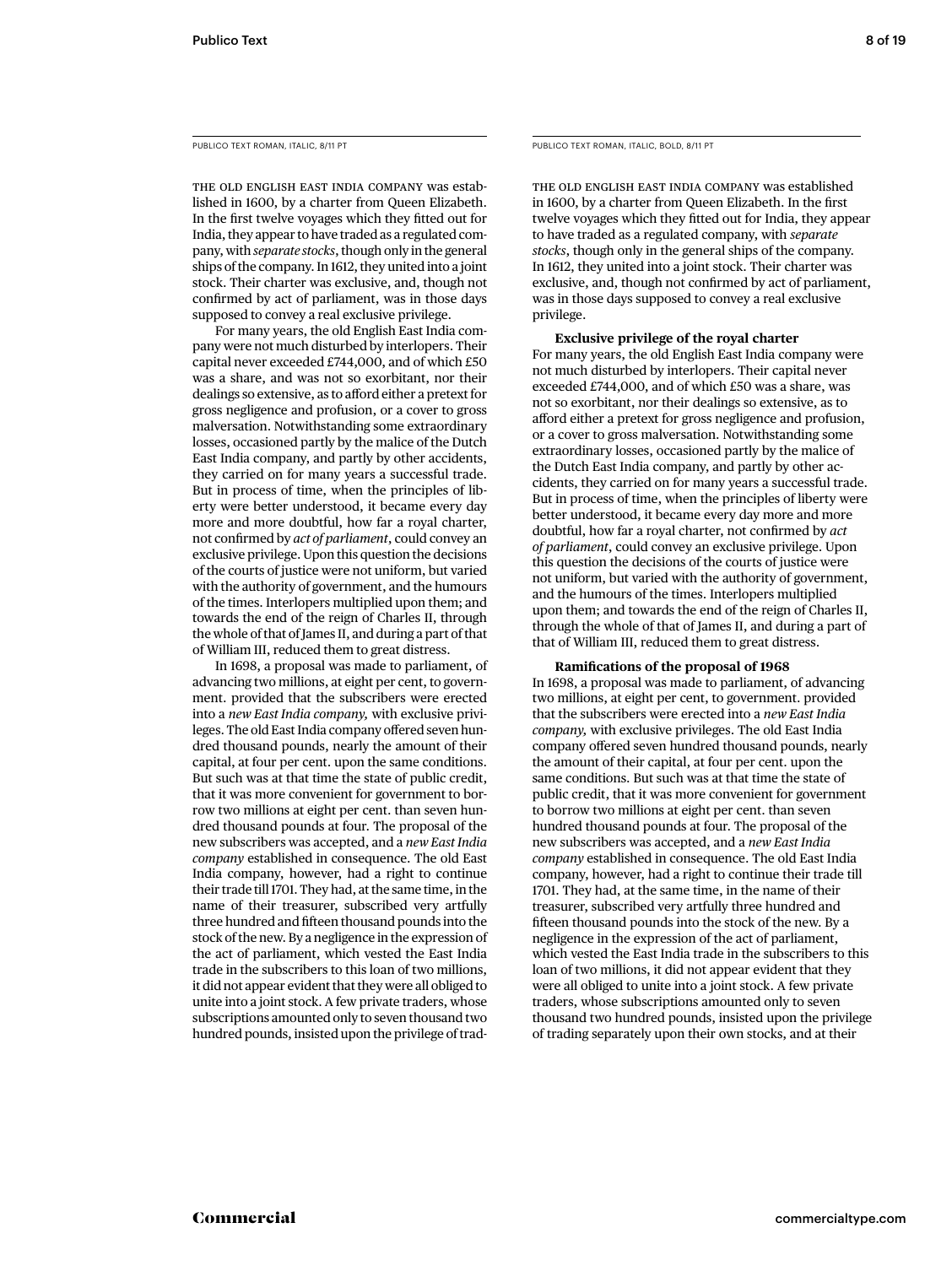PUBLICO TEXT SEMIBOLD, SEMIBOLD ITALIC, 8/10 PT

**THE OLD ENGLISH EAST INDIA COMPANY was established**  in 1600, by a charter from Queen Elizabeth. In the first twelve voyages which they fitted out for India, they **appear to have traded as a** *regulated company***, with separate stocks, though only in the general ships of the company. In 1612, they united into a joint stock. Their**  charter was exclusive, and, though not confirmed by **act of parliament, was in those days supposed to convey a real exclusive privilege.** 

 *Exclusive privilege of the royal charter* **For many years, the old English East India company were not much disturbed by interlopers. Their capital never exceeded £744,000, and of which £50 was a share, was not so exorbitant, nor their dealings so ex**tensive, as to afford either a pretext for gross negligence **and profusion, or a cover to gross malversation.** 

 **Notwithstanding some extraordinary losses, occasioned by the malice of the Dutch East India company, and partly by other accidents, they carried on for many years a successful trade. But in process of time, when the principles of liberty were better understood, it became every day more and more doubtful, how far a**  royal charter, not confirmed by *act of parliament*, could **convey an exclusive privilege. Upon this question the decisions of the courts of justice were not uniform, but varied with the authority of government, and the humours of the times. Interlopers multiplied upon them; and towards the end of the reign of Charles II, through the whole of that of James II, and during a part of that of William III, reduced them to great distress.** 

 *Ramifi cations of the proposal of 1968* **In 1698, a proposal was made to parliament, of advancing two millions, at eight per cent, to government. provided that the subscribers were erected into a new East India company, with exclusive privileges. The old East India company offered seven hundred thousand pounds, nearly the amount of their capital, at four per cent. upon the same conditions. But such was at that time the state of public credit, that it was more convenient for government to borrow two millions at eight per cent. than seven hundred thousand pounds at four. The proposal of the new subscribers was accepted, and a** *new East India company* **established in consequence. The old East India company, however, had a right to continue their trade till 1701. They had, at the same time, in the name of their treasurer, sub**scribed very artfully three hundred and fifteen **thousand pounds into the stock of the new. By a negligence in the expression of the act of parliament, which vested the East India trade in the subscribers to this loan of two millions, it did not appear evident that they were all obliged to unite into a joint stock. A few private traders, whose subscriptions amounted only to** 

PUBLICO TEXT BOLD, BOLD ITALIC, 8/10 PT

**THE OLD ENGLISH EAST INDIA COMPANY was established in 1600, by a charter from Queen Elizabeth. In the**  first twelve voyages which they fitted out for India, **they appear to have traded as a** *regulated company***, with separate stocks, though only in the general ships of the company. In 1612, they united into a joint stock. Their charter was exclusive, and, though not**  confirmed by act of parliament, was in those days **supposed to convey a real exclusive privilege.** 

 *Exclusive privilege of the royal charter* **For many years, the old English East India company were not much disturbed by interlopers. Their capital never exceeded £744,000, and of which £50 was a share, was not so exorbitant, nor their deal**ings so extensive, as to afford either a pretext for **gross negligence and profusion, or a cover to gross malversation.** 

 **Notwithstanding some extraordinary losses, occasioned by the malice of the Dutch East India company, and partly by other accidents, they carried on for many years a successful trade. But in process of time, when the principles of liberty were better understood, it became every day more and more doubt**ful, how far a royal charter, not confirmed by *act of parliament***, could convey an exclusive privilege. Upon this question the decisions of the courts of justice were not uniform, but varied with the authority of government, and the humours of the times. Interlopers multiplied upon them; and towards the end of the reign of Charles II, through the whole of that of James II, and during a part of that of William III, reduced them to great distress.** 

# *Ramifi cations of the proposal of 1968*

**In 1698, a proposal was made to parliament, of advancing two millions, at eight per cent, to government. provided that the subscribers were erected into a new East India company, with exclusive**  privileges. The old East India company offered seven **hundred thousand pounds, nearly the amount of their capital, at four per cent. upon the same conditions. But such was at that time the state of public credit, that it was more convenient for government to borrow two millions at eight per cent. than seven hundred thousand pounds at four. The proposal of the new subscribers was accepted, and a**  *new East India company* **established in consequence. The old East India company, however, had a right to continue their trade till 1701. They had, at the same time, in the name of their treasurer, subscribed very**  artfully three hundred and fifteen thousand pounds **into the stock of the new. By a negligence in the expression of the act of parliament, which vested the East India trade in the subscribers to this loan of two**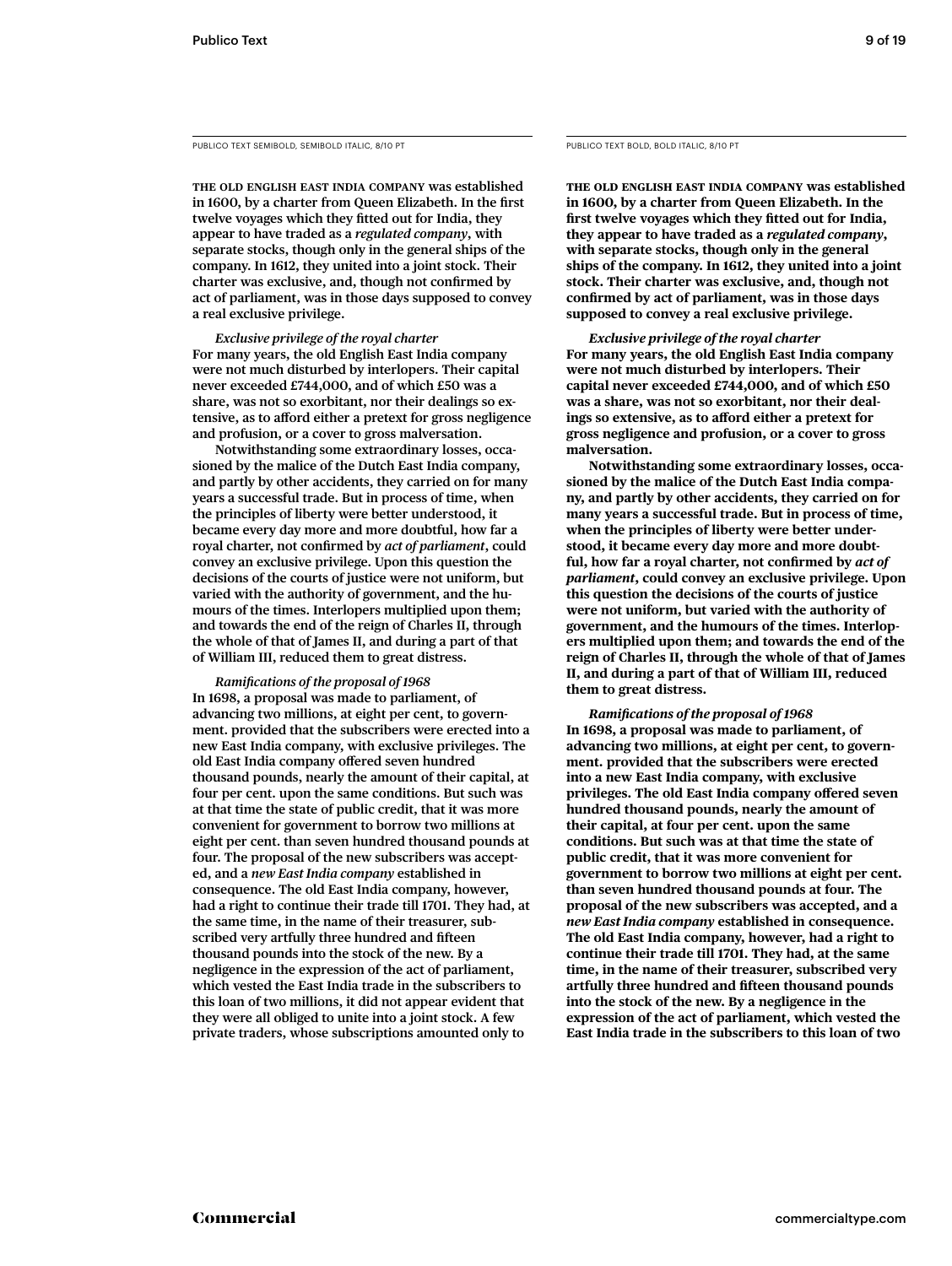THIS DIVISION OF LABOUR, from which many advantages are derived, is not originally the effect of any wisdom, which foresees and intends that general opulence to which it gives occasion. It is the necessary, though very slow and gradual, consequence of a certain propensity in human nature, which has in view no such extensive utility; the propensity to truck, barter, and exchange one thing for another.

 Whether this propensity be one of those original principles in human nature, of which no further account can be given, or whether, as seems more probable, the necessary consequence of the faculties of reason and speech, it belongs not to our present subject to inquire.

 It is common to all men, and to be found in no other race of animals, which seem to know neither this nor any other species of contracts. Two greyhounds, in running down the same hare, have sometimes the appearance of acting in some sort of concert. Each turns her towards his companion, or endeavours to intercept her when his companion turns her towards himself. This, however, is not the effect of any contract, but of the

**The improvements in machinery** have by no means been the inventions of those who had occasion to use the machines. Improvements have been made by the ingenuity of the makers of the machines, when to make them became the business of a peculiar trade; and some by that of those who are called *philosophers*, whose trade it is not to do any thing, but observe every thing.

 Upon that account, are often capable of combining together the powers of the most distant and dissimilar objects in the progress of society, philosophy becomes, like every other employment, the principal or sole trade and occupation of a *particular class of citizens*. Like every other employment, too, it is *subdivided* into a considerable number of different branches, each of which affords occupation to a peculiar tribe or class of philosophers; this *subdivision of employment* in philosophy, and in every other business, improve dexterity, and saves time. Each individual becomes more expert in his own peculiar branch, more work is done upon the whole, and the quantity of science is considerably increased by it. It is the great multiplication of the productions of all the different arts, in consequence of the divi-

# PUBLICO TEXT SEMIBOLD, 7/9 PT

**The improvements in machinery have by no means been the inventions of those who had occasion to use the machines. Improvements have been made by the ingenuity of the makers of the machines, when to make them became the business of a peculiar trade; and some by that of those who are called** *philosophers***, whose trade it is not to do any thing, but observe every thing.** 

 **Upon that account, are often capable of combining together the powers of the most distant and dissimilar objects in the progress of society, philosophy becomes, like every other employment, the principal or sole trade and occupation of a** *particular class of citizens***. Like every other employment, too, it is** *subdivided* **into a**  considerable number of different branches, each of which affords occupation to a **peculiar tribe or class of philosophers; this** *subdivision of employment* **in philosophy, and in every other business, improve dexterity, and saves time. Each individual becomes more expert in his own peculiar branch, more work is done upon the whole, and the quantity of science is considerably increased by it. It is the great** 

PUBLICO TEXT ROMAN, 6/8 PT [TRACKING +6] PUBLICO TEXT ROMAN, 6/8 PT [TRACKING +6]

PUBLICO TEXT SEMIBOLD, 6/8 PT [TRACKING +6]

THIS DIVISION OF LABOUR, from which many advantages are derived, is not originally the effect of any wisdom, which foresees and intends that general opulence to which it gives occasion. It is the necessary, though very slow and gradual, consequence of a certain propensity in human nature, which has in view no such extensive utility; the propensity to truck, barter, and exchange one thing for another.

 Whether this propensity be one of those original principles in human nature, of which no further account can be given, or whether, as seems more probable, it be the necessary consequence of the faculties of reason and speech, it belongs not to our present subject to inquire.

 It is common to all men, and to be found in no other race of animals, which seem to know neither this nor any other species of contracts. Two greyhounds, in running down the same hare, have sometimes the appearance of acting in some sort of concert. Each turns her towards his companion, or endeavours to intercept her when his companion turns her towards himself. This is not the effect of any contract, but of the accidental concurrence of their passions in the same object at that particular time

 Nobody ever saw a dog make a fair and deliberate exchange of one bone for another with another dog. Nobody ever saw one animal, by its gestures and natural cries signify to another, this is mine, that yours; I am willing to give this for that. When an animal wants to obtain something

**The improvements in machinery** have by no means been the inventions of those who had occasion to use the machines. Many improvements have been made by the ingenuity of the makers of the machines, when to make them became the business of a peculiar trade; and some by that of those who are called *philosophers*, whose trade it is not to do any thing, but to observe every thing.

 Upon that account, are often capable of combining together the powers of the most distant and dissimilar objects in the *progress of society*, philosophy becomes, like every other employment, the principal or sole trade and occupation of a *particular class of citizens*. Like every other employment, too, it is subdivided into a considerable number of different branches, each of which affords occupation to a peculiar tribe or class of philosophers; and this subdivision of employment in philosophy, as well as in every other business, improve dexterity, and saves time. Each individual becomes more expert in his own peculiar branch, more work is done upon the whole, and the quantity of science is considerably increased by it.

 It is the great multiplication of the productions of all the different arts, in consequence of the division of labour, which occasions, in a well-governed society, that universal opulence which extends itself to the lowest ranks of the people. Every workman has a great quantity of his own work to dispose of beyond what he himself has occasion for; and every other workman being exactly in the same situation, he is enabled to exchange a great

**The improvements in machinery have by no means been the inventions of those who had occasion to use the machines. Many improvements have been made by the ingenuity of the makers of the machines, when to make them became the business of a peculiar trade; and some by that of those who are called** *philosophers***, whose trade it is not to do any thing, but to observe every thing.** 

 **Upon that account, are often capable of combining together the powers of the most distant and dissimilar objects in the** *progress of society***, philosophy becomes, like every other employment, the principal or sole trade and occupation of a** *particular class of citizens***. Like every other employment, too, it is subdivided into a con**siderable number of different branches, each of which affords occupation to a peculiar tribe **or class of philosophers; and this subdivision of employment in philosophy, as well as in every other business, improve dexterity, and saves time. Each individual becomes more expert in his own peculiar branch, more work is done upon the whole, and the quantity of science is considerably increased by it.** 

 **It is the great multiplication of the produc**tions of all the different arts, in consequence **of the division of labour, which occasions, in a well-governed society, that universal opulence which extends itself to the lowest ranks of the people. Every workman has a great quantity of his own work to dispose of beyond what he**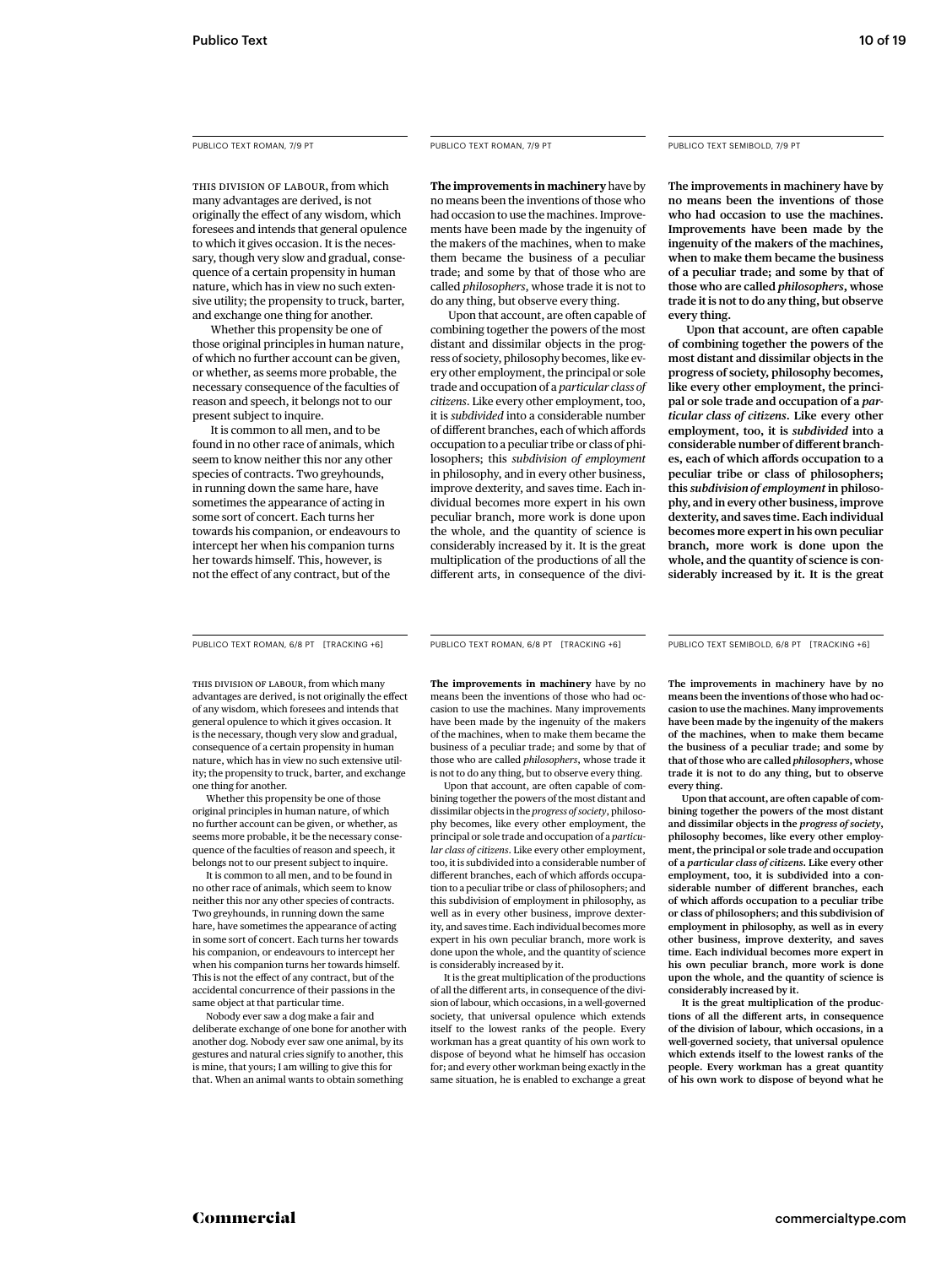PUBLICO TEXT ROMAN, 9/11 PT

THE SPANISH WAR in 1739, and the French war which soon followed it, created an increase of the debt, which, on the 31st of December 1748, after the war had been concluded by the treaty of Aix-la-Chapelle, amounted to £78,293,313. The most profound peace, of 17 years continuance, had taken no more than £8,328,354,17 from it. A war, of less than nine years continuance, added £31,338,689 to it. (Refer to James Postlethwaite's *The History of the Public Revenue*.) During the administration of Mr. Pelham, the interest of the public debt was reduced, from 4% to 3%; the sinking fund was increased, and some part of the public debt was paid off. In 1755, before the breaking out of the late war, the funded debt of Great Britain amounted to £72,289,675. On the 5th of January 1763, at the conclusion of the peace, the funded debt amounted debt to £122,603,336. The unfunded debt has been stated at £13,927,589.

PUBLICO TEXT ROMAN, 9/12 PT

THE SPANISH WAR in 1739, and the French war which soon followed it, created an increase of the debt, which, on the 31st of December 1748, after the war had been concluded by the treaty of Aix-la-Chapelle, amounted to £78,293,313. The most profound peace, of 17 years continuance, had taken no more than £8,328,354,17 from it. A war, of less than nine years continuance, added £31,338,689 to it. (Refer to James Postlethwaite's *The History of the Public Revenue*.) During the administration of Mr. Pelham, the interest of the public debt was reduced, from 4% to 3%; the sinking fund was increased, and some part of the public debt was paid off. In 1755, before the breaking out of the late war, the funded debt of Great Britain amounted to £72,289,675. On the 5th of January 1763, at the conclusion of the peace, the funded debt amounted debt to £122,603,336. The unfunded debt has been stated at £13,927,589.

PUBLICO TEXT ROMAN, 9/13 PT

THE SPANISH WAR in 1739, and the French war which soon followed it, created an increase of the debt, which, on the 31st of December 1748, after the war had been concluded by the treaty of Aix-la-Chapelle, amounted to £78,293,313. The most profound peace, of 17 years continuance, had taken no more than £8,328,354,17 from it. A war, of less than nine years continuance, added £31,338,689 to it. (Refer to James Postlethwaite's *The History of the Public Revenue*.) During the administration of Mr. Pelham, the interest of the public debt was reduced, from 4% to 3%; the sinking fund was increased, and some part of the public debt was paid off. In 1755, before the breaking out of the late war, the funded debt of Great Britain amounted to £72,289,675. On the 5th of January 1763, at the conclusion of the peace, the funded debt amounted debt to £122,603,336. The unfunded debt has been stated at £13,927,589.

PUBLICO TEXT ROMAN, 9/14 PT

THE SPANISH WAR in 1739, and the French war which soon followed it, created an increase of the debt, which, on the 31st of December 1748, after the war had been concluded by the treaty of Aix-la-Chapelle, amounted to £78,293,313. The most profound peace, of 17 years continuance, had taken no more than £8,328,354,17 from it. A war, of less than nine years continuance, added £31,338,689 to it. (Refer to James Postlethwaite's *The History of the Public Revenue*.) During the administration of Mr. Pelham, the interest of the public debt was reduced, from 4% to 3%; the sinking fund was increased, and some part of the public debt was paid off. In 1755, before the breaking out of the late war, the funded debt of Great Britain amounted to £72,289,675. On the 5th of January 1763, at the conclusion of the peace, the funded debt amounted debt to £122,603,336. The unfunded debt has been stated at £13,927,589.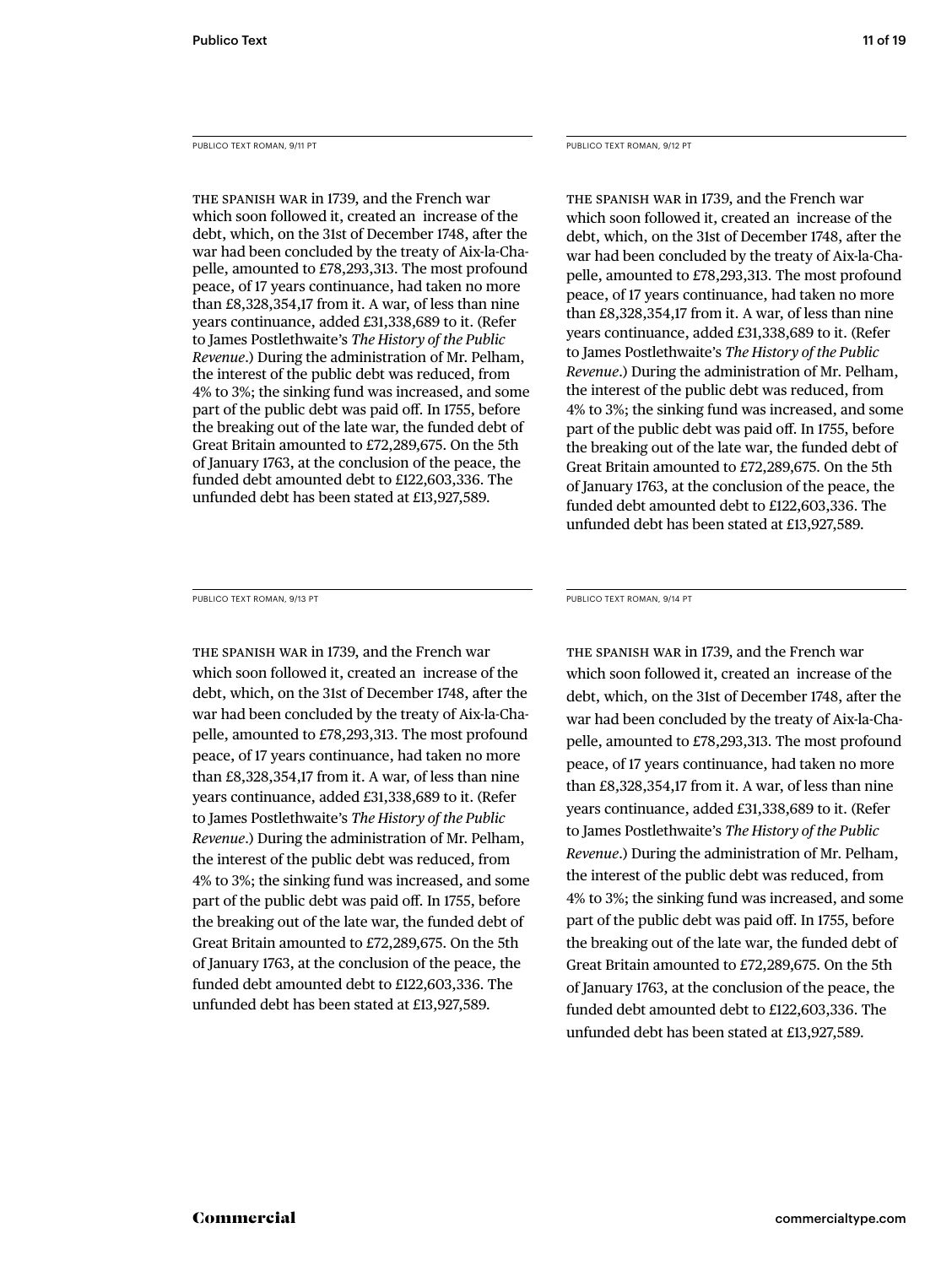#### ČESKÝ (CZECH) PUBLICO TEXT ROMAN, 9/12 PT

AČKOLI KLIMŠOVA nenapsala knih mnoho, přece zná ji ta naše četbychtivá mládež tuze dobře. Zná ji zejména z knih: Z jara do léta, Kniha báchorek, Paleček a Malenka, Z ráje, Rodinná skřínka a j., a pak z různých časopisů pro mládež, do nichž velice pilně přispívá. Její práce vesměs děti naše rády čítají, poněvadž skutečně vynikají vším, čeho se na dobré četbě žádá. Však Klimšova také pracuje s láskou, pracuje opravdově vážně a nevydá nic na světlo, co by důkladně nepodrobila soudu svému i soudu jiných. A to právě dodává jejím prácem té pravé ceny. Nuže seznammež se se životem této tiché a skromné pracovnice, seznammež se i s jejími pěknými spisy. Klimšova narodila se 7. dne měsíce prosince roku 1851. v Poličce. Otec její byl dosti zámožným a váženým měšťanem, měltě v Poličce dům a byl dlouhá léta členem obecního zastupitelstva, ba i městským radním. *Při domě měli Klimšovi zahrádku*. Něžná matka Bohumilčina milovala totiž velice květiny a při tom lnula také velikou láskou ku zvířatům. Byla dobra, o vše, ale zvláště o děti své starostliva, při tom pilna, šetrna a skoro až příliš skrom-

#### DEUTSCH (GERMAN) PUBLICO TEXT ROMAN, 9/12 PT

SEHEN WIR das Gesamtbild unseres heutigen Lebens nur mit unseren Augen an, so können wir die Folgerung ziehen, daß dieses Gebilde einen chaotischen Charakter trägt, und es kann uns nicht wundern, daß diejenigen, welche sich in diesem scheinbaren Chaos unwohl fühlen, der Welt entfliehen oder sich in geistigen Abstraktionen verlieren wollen. Doch jedenfalls muß es uns klar sein, daß diese Flucht vor der Wirklichkeit ein ebenso großer Irrtum ist wie jene Anlehnung an den reinsten Materialismus. Weder die Flucht in das Mittelalter, noch der von verschiedenen Kunsthistorikern empfohlene Wiederaufbau des Olympos kann und die Lösung bringen. Unsere Zeit hat eine andere Mission zu erfüllen als die des Mittelalters und des Hellenismus. *Um die Aufgabe unserer Zeit richtig zu verstehen, ist es notwendig*, daß wir nicht nur mit unseren Augen, sondern vielmehr mit unseren innerlichen Sinnesorganen die Lebensstruktur erfassen. Haben wir einmal die Synthese des Lebens aus der Tiefe unseres Wesens gewonnen und als Inhalt von Kultur und Kunst anerkannt, so wird es uns nicht

#### DANSK (DANISH) PUBLICO TEXT ROMAN, 9/12 PT

DER VAR en lille Havfisk af god Familie, Navnet husker jeg ikke, det maa de Lærde sige Dig. Den lille Fisk havde attenhundrede Søskende, alle lige gamle; de kjendte ikke deres Fader eller Moder, de maatte strax skjøtte sig selv og svømme om, men det var en stor Fornøielse; Vand havde de nok at drikke, hele Verdenshavet, Føden tænkte de ikke paa, den kom nok; hver vilde følge sin Lyst, hver vilde faae sin egen Historie, ja det tænkte heller Ingen af dem paa. Solen skinnede ned i Vandet, det lyste om dem, det var saa klart, det var en Verden med de forunderligste Skabninger, og nogle saa gruelig store, med voldsomme Gab, de kunde sluge de attenhundrede Søskende, men det tænkte de heller ikke paa, for Ingen af dem var endnu bleven slugt. *De Smaa svømmede sammen, tæt op til hverandre*, som Sildene og Makrelerne svømme; men som de allerbedst svømmede i Vandet og tænkte paa Ingenting, sank, med forfærdelig Lyd, ovenfra, midt ned imellem dem, en lang, tung Ting, der slet ikke vilde holde op; længere og længere strakte den sig, og hver af Smaafiskene, som den ramte, blev qvaset eller fik et

#### ESPAÑOL (SPANISH) PUBLICO TEXT ROMAN, 9/12 PT

EN ESTA conferencia no pretendo, como en anteriores, definir, sino subrayar; no quiero dibujar, sino sugerir. Animar, en su exacto sentido. Herir pájaros soñolientos. Donde haya un rincón oscuro, poner un reflejo de nube alargada y regalar unos cuantos espejos de bolsillo a las señoras que asisten. He querido bajar a la ribera de los juncos. Por debajo de las tejas amarillas. A la salida de las aldeas, donde el tigre se come a los niños. Estoy en este momento lejos del poeta que mira el reloj, lejos del poeta que lucha con la estatua, que lucha con el sueño, que lucha con la anatomía; he huido de todos mis amigos y me voy con aquel muchacho que se come la fruta verde y mira cómo las hormigas devoran al pájaro aplastado por el automóvil. *Por las calles más puras del pueblo me encontraréis*; por el aire viajero y la luz tendida de las melodías que Rodrigo Caro llamó"reverendas madres de todos los cantares". Por todos los sitios donde se abre la tierna orejita rosa del niño o la blanca orejita de la niña que espera, llena de miedo, el alfiler que abra el agujero para la arracada. En todos los paseos que yo he dado por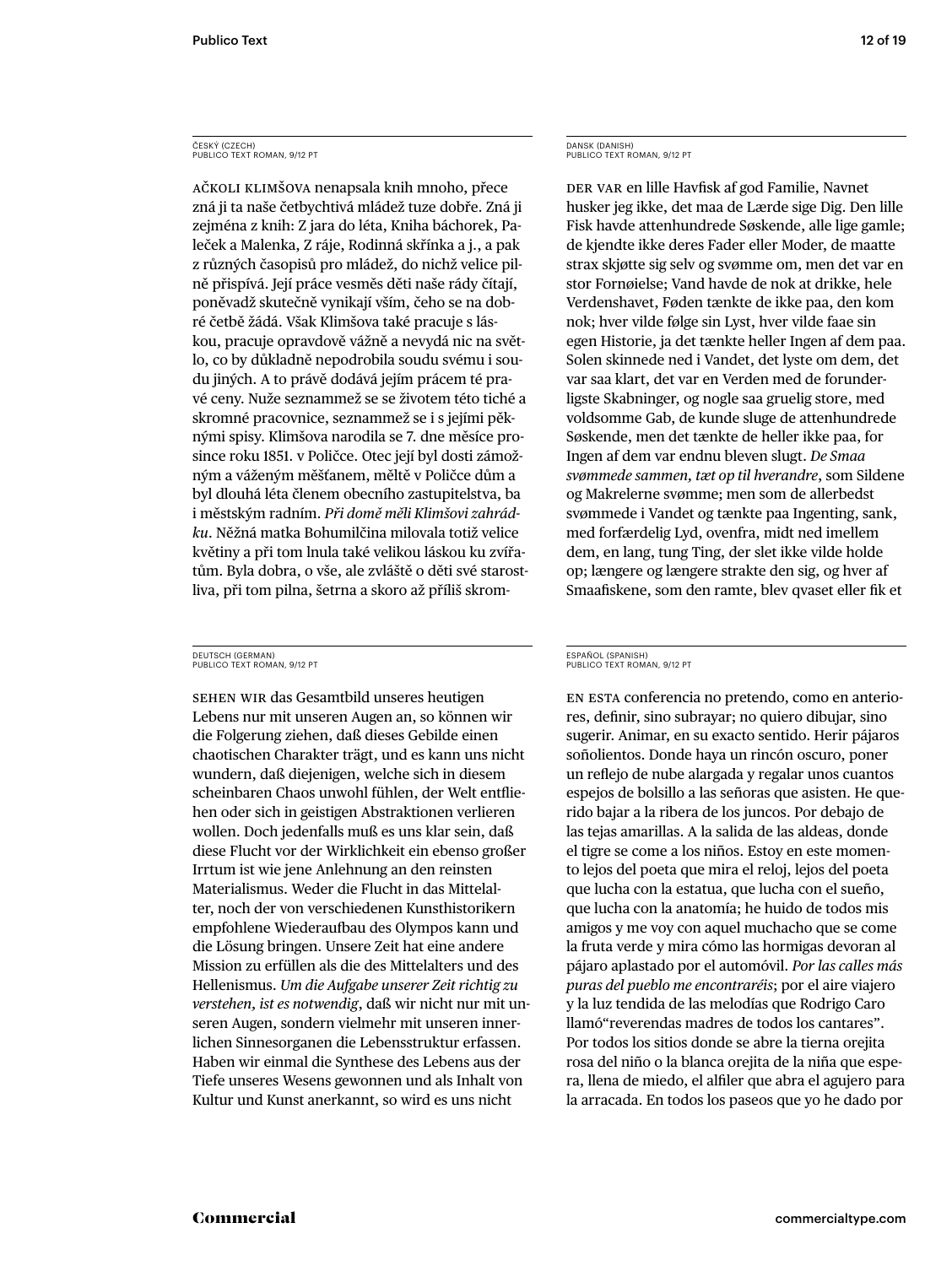#### FRANÇAIS (FRENCH) PUBLICO TEXT ROMAN, 9/12 PT

DADA A son origine dans le dictionnaire. C'est terriblement simple. En français cela signifie « cheval de bois ». En allemand « va te faire, au revoir, à la prochaine ». En roumain « oui en effet, vous avez raison, c'est ça, d'accord, vraiment, on s'en occupe », etc. C'est un mot international. Seulement un mot et ce mot comme mouvement. Très facile à comprendre. Lorsqu'on en fait une tendance artistique, cela revient à vouloir supprimer les complications. *Psychologie Dada*. Allemagne Dada y compris indigestions et crampes brouillardeuses, littérature Dada, bourgeoisie Dada et vous, très vénérés poètes, vous qui avez toujours fait de la poésie avec des mots, mais qui n'en faites jamais du mot lui-même, vous qui tournez autour d'un simple point en poétisant. Guerre mondiale Dada et pas de fin, révolution Dada et pas de commencement. Dada, amis et soi-disant poètes, très estimés fabricateurs et évangélistes Dada Tzara, Dada Huelsenbeck, Dada m'dada, Dada m'dada, Dada mhm, dada dera dada, Dada Hue, Dada Tza. Comment obtenir la béatitude ? En disant Dada. Comment

#### MAGYAR (HUNGARIAN) PUBLICO TEXT ROMAN, 9/12 PT

HAJNALI KÉT órakor a segédtiszt belépett a tábornok szobájába és jelentette, hogy a járőrök elindultak a hodricsi úton. Az asztalra állított petróleumlámpa körül szétteregetett tereprajzok és jelentések hevertek, rajtuk keresztbe dobva egy ezüstgombos lovaglópálca. A tábornok a szoba közepén állt és hideg arccal hallgatta a segédtiszt szavait. Kurtára nyírt szakála rőtesen csillogott a lámpafényben. *Aranykeretes szemüvege mögül jeges nyugalommal csillámlottak elő kék szemei*. Csupa energia volt ez a hat láb magas, karcsú ember, aki egy hónap előtt vette át a feldunai hadtest parancsnokságát. De most mégis, mintha valami fáradtságot vagy inkább fásultságot árultak volna el mozdulatai. Némán bólintott s mikor a segédtiszt mögött becsukódott az ajtó, kimerülten dobta magát a kopott díványra. Két nap óta mindig talpon volt s egyik izgalom a másik után érte. A Szélakna irányában fekvő főcsapat felé haladó ellenség már egy napi előnyt nyert a Zsarnócra kirendelt zászlóalj parancsnokának ügyetlensége folytán. Első felindulásában maga vette át a zászlóalj vezényletét s negyvennyolc óra óta egy percre le

# ITALIANO (ITALIAN) PUBLICO TEXT ROMAN, 9/12 PT

DAPPRIMA, RIPETENDENDO l'errore commesso in gioventù, scrisse di animali che conosceva poco, e le sue favole risonarono di ruggiti e barriti. Poi si fece più umano, se così si può dire, scrivendo degli animali che credeva di conoscere. Così la mosca gli regalò una gran quantità di favole dimostrandosi un animale più utile di quanto si creda. *In una di quelle favole ammirava la velocità del dittero, velocità sprecata perchè non gli serviva nè a raggiungere la preda nè a garantire la sua incolumità*. Qui faceva la morale una testuggine. Un'altra favola esaltava la mosca che distruggeva le cose sozze da essa tanto amate. Una terza si meravigliava che la mosca, l'animale più ricco d'occhi, veda tanto imperfettamente. Infine una raccontava di un uomo che, dopo di aver schiacciato una mosca noiosa, le gridò: "Ti ho beneficata; ecco che non sei più una mosca". Con tale sistema era facile di avere ogni giorno la favola pronta col caffè del mattino. Doveva venire la guerra ad insegnargli che la favola poteva divenire un'espressione del proprio animo, il quale così inseriva la mummietta nella macchina della vita, quale

#### POLSKI (POLISH) PUBLICO TEXT ROMAN, 9/12 PT

OD WCZORAJ jakiś niepokój panuje w uliczce. Stary Mendel dziwi się i częściej niż zwykle nakłada krótką łajkę patrząc w okno. Tych ludzi nie widział on tu jeszcze. Gdzie idą? Po co przystają z robotnikami, śpieszącymi do kopania fundamentów pod nowy dom niciarza Greulicha? Skąd się tu wzięły te obszarpane wyrostki? Dlaczego patrzą tak po sieniach? *Skąd mają pieniądze, że idą w pięciu do szynku?* Stary Mendel kręci głową, smokcząc mały, silnie wygięty wiśniowy cybuszek. On zna tak dobrze tę uliczkę cichą. Jej fizjonomię, jej ruch. jej głosy, jej tętno. Wie, kiedy zza którego węgła wyjrzy w dzień pogodny słońce; ile dzieci przebiegnie rankiem, drepcąc do ochronki, do szkoły; ile zwiędłych dziewcząt w ciemnych chustkach, z małymi blaszeczkami w ręku przejdzie po trzy, po cztery, do fabryki cygar na robotę; ile kobiet przystanie z koszami na starym, wytartym chodniku, pokazując sobie zakupione jarzyny, skarżąc się na drogość jaj, mięsa i masła; ilu wyrobników przecłapie środkiem bruku, ciężkim chodem nóg obutych w trepy, niosąc pod pachą węzełki, a w ręku cebrzyki, kielnie, liny. siekiery, piły.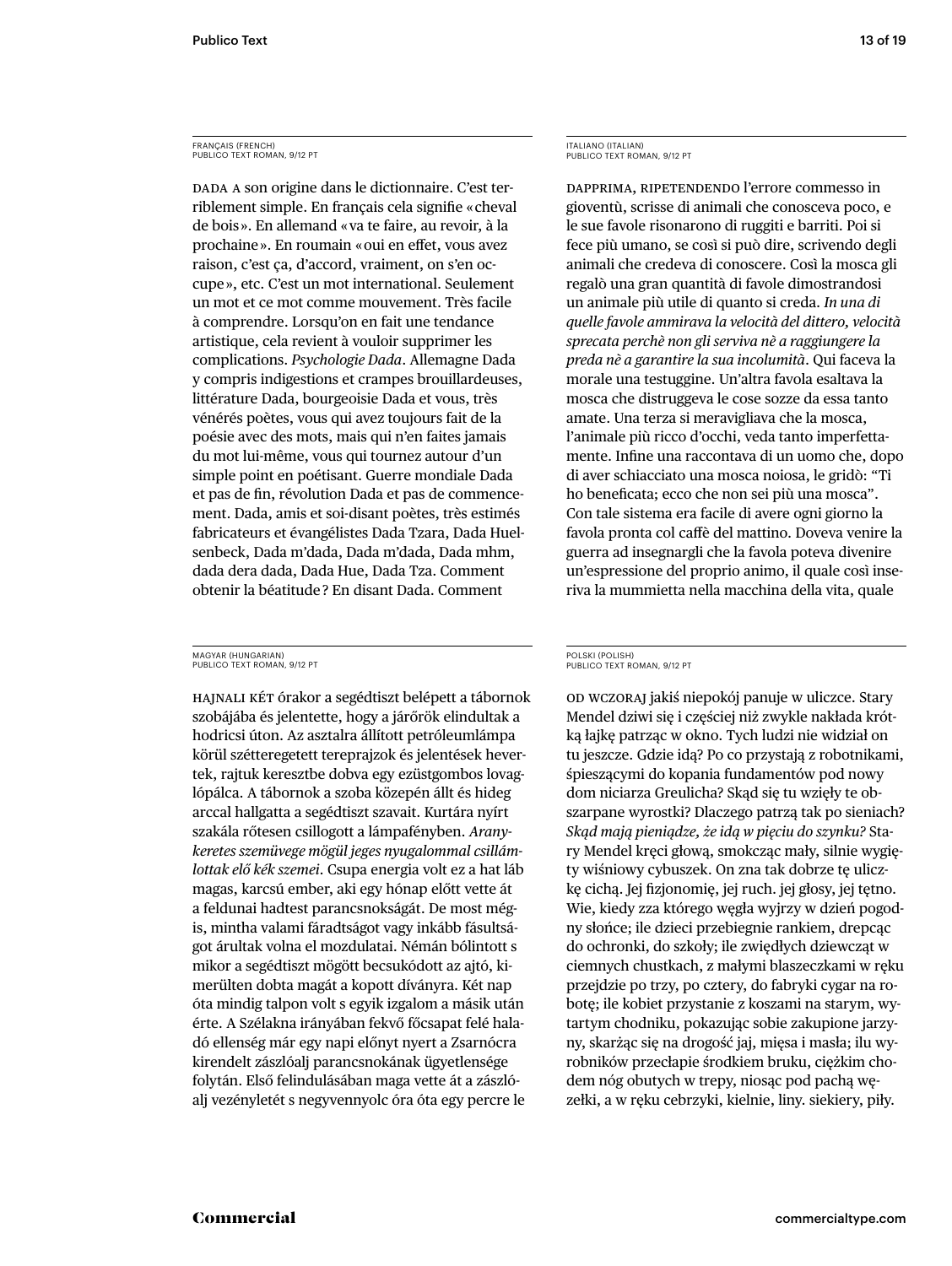# PORTUGUÊS (PORTUGUESE) PUBLICO TEXT ROMAN, 9/12 PT

D. BENEDITA levantou-se, no dia seguinte, com a idéia de escrever uma carta ao marido, uma longa carta em que lhe narrasse a festa da véspera, nomeasse os convivas e os pratos, descrevesse a recepção noturna, e, principalmente, desse notícia das novas relações com D. Maria dos Anjos. A mala fechavase às duas horas da tarde, D. Benedita acordara às nove, e, não morando longe (morava no Campo da Aclamação), um escravo levaria a carta ao correio muito a tempo. Demais, chovia; D. Benedita arredou a cortina da janela, deu com os vidros molhados; era uma chuvinha teimosa, o céu estava todo brochado de uma cor pardo-escura, malhada de grossas nuvens negras. *Ao longe, viu fl utuar e voar o pano que cobria o balaio que uma preta levava à cabeça: concluiu que ventava*. Magnífico dia para não sair, e, portanto, escrever uma carta, duas cartas, todas as cartas de uma esposa ao marido ausente. Ninguém viria tentá-la. Enquanto ela compõe os babadinhos e rendas do roupão branco, um roupão de cambraia que o desembargador lhe dera em 1862, no mesmo dia aniversário, 19 de setembro,

#### SVENSKA (SWEDISH) PUBLICO TEXT ROMAN, 9/12 PT

KLOCKAN VAR mellan åtta och nio den vackra majmorgonen, då Arvid Falk efter scenen hos brodern vandrade gatorna framåt, missnöjd med sig själv, missnöjd med brodern och missnöjd med det hela. Han önskade att det vore mulet och att han hade dåligt sällskap. Att han var en skurk, det trodde han icke fullt på, men han var icke nöjd med sig själv, han var så van att ställa höga fordringar på sig, och han var inlärd att i brodern se ett slags styvfar, för vilken han hyste stor aktning, nästan vördnad. Men även andra tankar döko upp och gjorde honom bekymrad. Han var utan pengar och utan sysselsättning. Detta senare var kanske det värsta ty sysslolösheten var honom en svår fiende, begåvad med en aldrig vilande fantasi som han var. *Under ganska obehagliga funderingar hade han kommit ner på Lilla Trädgårdsgatan*; han följde vänstra trottoaren utanför Dramatiska Teatern och befann sig snart inne på Norrlandsgatan; han vandrade utan mål och gick rätt fram; snart började stenläggningen bli ojämn, träkåkar efterträdde stenhusen, illa klädda människor kastade misstänksamma blickar på den

# SUOMI (FINNISH) PUBLICO TEXT ROMAN, 9/12 PT

HE OLIVAT ystäviä ystävyydessä, joka oli läheisempää kuin veljeys. Nello oli pieni Ardennelainen — Patras suuri Flamandilainen. He olivat saman ikäisiä vuosilla mitattuna, mutta kuitenkin toinen oli vielä nuori, toinen oli jo vanha. He olivat asuneet yhdessä koko ikänsä; molemmat he olivat orpoja ja kurjia sekä saivat leipänsä samasta kädestä. Se oli ollut heidän siteensä alku, heidän ensimmäinen sympatian säikeensä; se oli vahvistunut päivä päivältä ja kasvanut heidän mukanaan kiinteänä ja erottamattomana niin, että he alkoivat rakastaa toisiansa erittäin paljon. Heidän kotinsa oli pieni mökki pienen Flamandilaisen kylän reunalla, peninkulman päässä Antverpenistä. *Kylä sijaitsi leveiden laidunkaistaleiden ja viljavainioiden välissä*, ja sen läpi virtaavan suuren kanavan reunamilla kasvoi pitkät rivit tuulessa taipuvia poppeleita ja tervaleppiä. Siinä oli parikymmentä maatilaa ja taloa, joiden ikkunaluukut olivat kirkkaan vihreät tai taivaansiniset ja katot ruusunpunaiset tai mustavalkoiset sekä seinät niin valkoisiksi maalatut, että ne loistivat auringossa kuin puhdas lumi. Kylän keskustassa oli

#### TÜRKÇE (TURKISH) PUBLICO TEXT ROMAN, 9/12 PT

SADIK GENÇ, araladığı kapıyı çekince, yine birden kararan sanduka sükunu içinde, İskender Paşa, galeyansız ibadetine başlardı. Artık dünyaya dair hiçbir ümidi kalmamıştı. İstediği yalnız bir iman selametiydi. Vâkıa korkak bir adam değildi. Ama, muhakkak bir ölümü her gün, her saat, her dakika, hatta her saniye beklemek... Onun cesaretini kırmış, sinirlerini zayıflatmıştı. Evet, ya kafası kesilecek, ya boğulacaktı! Düşündükçe, ensesinde soğuk bir satırın sarih temasını duyar gibi oluyordu. Bu sarih temas silinirken karşısına kendi boğuk hayali gelirdi; gözleri patlamış, kavuğu bir tarafa yuvarlanmış, boynu yağlı bir kement ile sıkılmış, ayağından pabuçları çıkmış, pek kuşağı çözülmüş, karanlık, köpüklü ağzından siyah dili sarkmış bir naaş... İskender Paşa'nın yerde sürünen ölüsü! *Ttrer, gözler n oğuşturur, yne salât-ü selamlarını çekmeye başlardi*. Yakın akıbetinin bu uzvî hatırası o kadar bariz, o kadar kuvvetliydi ki... Çocukluğunun saf muhayyilesini süsleyen cennet bahçelerini, hûri, gılman alaylarını, Tûba ağacını, Sırat köprüsünü şimdi düşünemiyordu bile... Zihni durmuştu. Sinirleri, beyni pek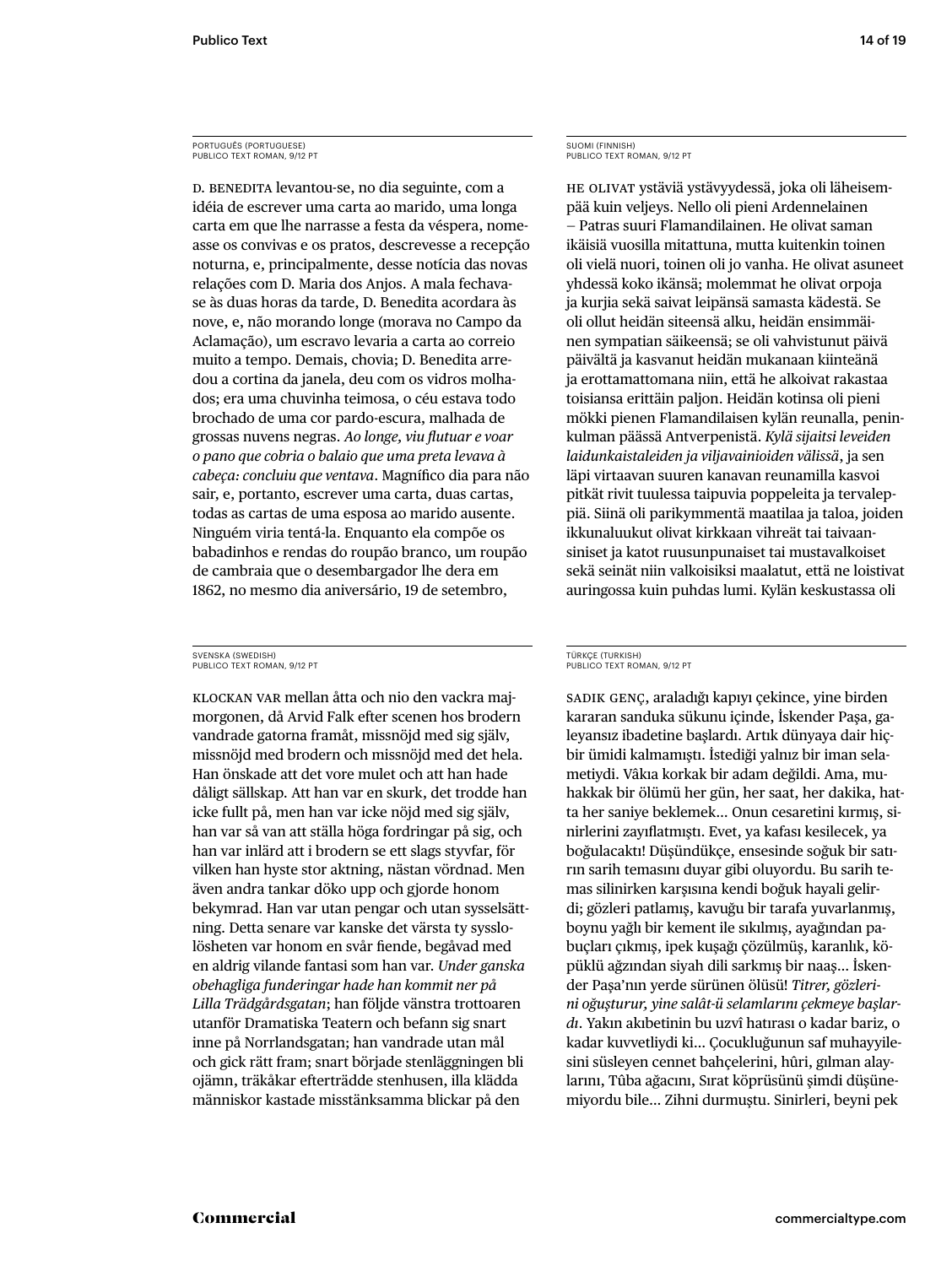| <b>UPPERCASE</b>                                    | ABCDEFGHIJKLMNOPQRSTUVWXYZ                                                                                                                                                                                                                                                                                                                                                                                                                                                                                                                         |  |  |  |
|-----------------------------------------------------|----------------------------------------------------------------------------------------------------------------------------------------------------------------------------------------------------------------------------------------------------------------------------------------------------------------------------------------------------------------------------------------------------------------------------------------------------------------------------------------------------------------------------------------------------|--|--|--|
| LOWERCASE                                           | abcdefghijklmnopqrstuvwxyz                                                                                                                                                                                                                                                                                                                                                                                                                                                                                                                         |  |  |  |
| SMALL CAPITALS                                      | ABCDEFGHIJKLMNOPQRSTUVWXYZ                                                                                                                                                                                                                                                                                                                                                                                                                                                                                                                         |  |  |  |
| STANDARD PUNCTUATION                                | $[!i \cdot 2 \cdot 1; \ldots --(1][3]/\&* \textcircled{a} \text{``'''} \cdot \ldots \textcirc \text{``} \textcirc \text{``} \textcirc \text{``} \textcirc \text{``} \textcirc \text{``} \textcirc \text{``} \textcirc \text{``} \textcirc \text{``} \textcirc \text{``} \textcirc \text{``} \textcirc \text{``} \textcirc \text{``} \textcirc \text{``} \textcirc \text{``} \textcirc \text{``} \textcirc \text{``} \textcirc \text{``} \textcirc \text{``} \textcirc \text{``} \textcirc \text{``} \textcirc \text{``} \textcirc \text{``} \text$ |  |  |  |
| ALL-CAP PUNCTUATION                                 | $i! \partial_{\Omega}(-\Theta)$   $ \{\}/  \langle \omega \rangle$ (a)                                                                                                                                                                                                                                                                                                                                                                                                                                                                             |  |  |  |
| SMALL CAP PUNCTUATION                               | $1!38$ $\cdots$                                                                                                                                                                                                                                                                                                                                                                                                                                                                                                                                    |  |  |  |
| LIGATURES                                           | fb fh fi fj fk fl ff ffb ffh ffi ffj ffk ffl                                                                                                                                                                                                                                                                                                                                                                                                                                                                                                       |  |  |  |
| PROPORTIONAL LINING<br>default figures              | $$EE\Pi234567890$ of $%$ % $a\circ$ #°<+=-x÷>≈≠≤≥'"                                                                                                                                                                                                                                                                                                                                                                                                                                                                                                |  |  |  |
| PROPORTIONAL OLDSTYLE                               | $$EEY12345678900\%$ % #<+=-x:> = $\neq$                                                                                                                                                                                                                                                                                                                                                                                                                                                                                                            |  |  |  |
| PROPORTIONAL SMALL CAP                              | $$E\in$ ¥1234567890¢ %‰                                                                                                                                                                                                                                                                                                                                                                                                                                                                                                                            |  |  |  |
| TABULAR LINING                                      | $$EE\Pi234567890$ of $%%$ $\leq t = -x \div z \leq z$                                                                                                                                                                                                                                                                                                                                                                                                                                                                                              |  |  |  |
| TABULAR OLDSTYLE                                    | $$EE\P 1234567890C %\%o <+ - x \div z \times z$                                                                                                                                                                                                                                                                                                                                                                                                                                                                                                    |  |  |  |
| TABULAR SMALL CAP                                   | $$E \in$ ¥1234567890¢ %‰                                                                                                                                                                                                                                                                                                                                                                                                                                                                                                                           |  |  |  |
| PREBUILT FRACTIONS                                  | $\frac{1}{2}$ $\frac{1}{3}$ $\frac{2}{3}$ $\frac{1}{4}$ $\frac{3}{4}$ $\frac{1}{8}$ $\frac{3}{8}$ $\frac{5}{8}$ $\frac{7}{8}$                                                                                                                                                                                                                                                                                                                                                                                                                      |  |  |  |
| NUMERATORS, DENOMINATORS<br>SUPERSCRIPT & SUBSCRIPT | $H^{0123456789}/_{0123456789}$ $H^{0123456789+-}$ $H_{0123456789+-}$                                                                                                                                                                                                                                                                                                                                                                                                                                                                               |  |  |  |
| ORDINALS                                            | abcdefghijklmnopqrstuvwxyzèú                                                                                                                                                                                                                                                                                                                                                                                                                                                                                                                       |  |  |  |
| STYLISTIC ALTERNATES                                | $RR$ $@$ $R$ $R$ $R$ $R$ $R$ $R$ $R$ $R$                                                                                                                                                                                                                                                                                                                                                                                                                                                                                                           |  |  |  |
| ACCENTED UPPERCASE                                  | ÁÂÀÄÅÃĂĀĄÅÆÆÇĆĆČĈÒĐÉÊÈËĖĒĘĞĜĢĠĦĤÍÎÌĬİĮĨĬĴĶŁĹĽĻĿÑŃŃŇŅŊ<br>ÓÓÔÒÖŐŐŌØŐŒŔŘŖŠŚŚŞŜŞPŤŢŦÚÛÙÜŬŰŪŲŮŨŴŴŴŴŶŶŸŽŹŻ                                                                                                                                                                                                                                                                                                                                                                                                                                              |  |  |  |
| ACCENTED LOWERCASE                                  | áâàäåãăāąåææçććčĉċďđðéêèëĕėēęğĝģġħĥıíîìïiiįĩijkłĺľḷŀñńńňņ 'nŋ<br>óóôòöőőōøøœfřŗßšśśşŝşþtttúûùüŭűūųůũwŵwwyŷỳÿžźż                                                                                                                                                                                                                                                                                                                                                                                                                                    |  |  |  |
| ACCENTED SMALL CAPITALS                             | ÁÂÀÄÅÃĂĀĄÅÆÆÇĆĆČĈÒĐĐÉÊÈËĔĔĔĘĞĜĢĠĦĤIÍÎÌÏIĪJĨĬIĴĶŁĹĽĻĿÑŃŃŇŅ'NŊ<br>ÓÓÔÒÖŐŐŌØØŒŔŘŖSSŠŚ\$Ş\$PŤŢŦÚÛÙÜŬŰŪŲŮŨŴŴŴŸŶŶŸŽŹŻ                                                                                                                                                                                                                                                                                                                                                                                                                                    |  |  |  |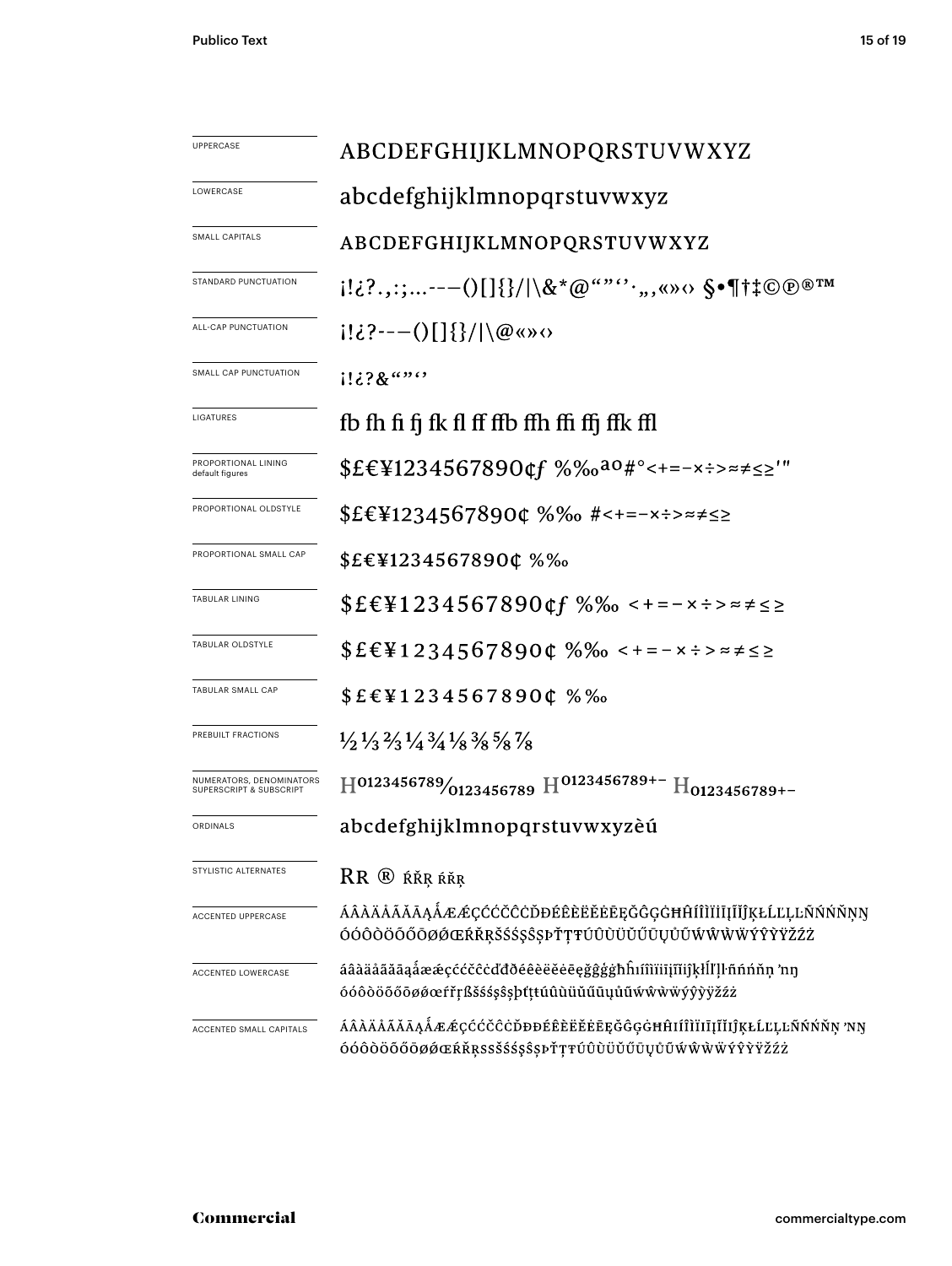| UPPERCASE                                           | ABCDEFGHIJKLMNOPQRSTUVWXYZ                                                                                                    |  |  |  |
|-----------------------------------------------------|-------------------------------------------------------------------------------------------------------------------------------|--|--|--|
| LOWERCASE                                           | abcdefghijklmnopqrstuvwxyz                                                                                                    |  |  |  |
| SMALL CAPITALS                                      | ABCDEFGHIJKLMNOPQRSTUVWXYZ                                                                                                    |  |  |  |
| STANDARD PUNCTUATION                                |                                                                                                                               |  |  |  |
| ALL-CAP PUNCTUATION                                 | $i!i$ ?---()[]{}/ \@«» $\circ$                                                                                                |  |  |  |
| SMALL CAP PUNCTUATION                               | $1!i$ ? $8^{6990}$                                                                                                            |  |  |  |
| LIGATURES                                           | fb fh fi fi fk fl ff ffb ffh ffi ffi ffk ffl                                                                                  |  |  |  |
| PROPORTIONAL LINING<br>default figures              | $$EEY1234567890$ of $%%a0*^{\circ}<+=-x:-\rightleftharpoons\leq>'''$                                                          |  |  |  |
| PROPORTIONAL OLDSTYLE                               | \$£€¥1234567890¢ %‰ #<+=-×÷>≈≠≤≥                                                                                              |  |  |  |
| PROPORTIONAL SMALL CAP                              | $$E\epsilon$ ¥1234567890¢ %‰                                                                                                  |  |  |  |
| <b>TABULAR LINING</b>                               | $$EEY1234567890$ of $%%$ $\leq$ + = - $\times$ $\div$ > $\approx$ $\neq$ $\leq$                                               |  |  |  |
| TABULAR OLDSTYLE                                    | $$E \in \{12345678900\% \% \times + = - \times \div \times \neq \leq \geq$                                                    |  |  |  |
| TABULAR SMALL CAP                                   | $$E$ £\{1234567890¢%%                                                                                                         |  |  |  |
| PREBUILT FRACTIONS                                  | $\frac{1}{2}$ $\frac{1}{3}$ $\frac{2}{3}$ $\frac{1}{4}$ $\frac{3}{4}$ $\frac{1}{8}$ $\frac{3}{8}$ $\frac{5}{8}$ $\frac{7}{8}$ |  |  |  |
| NUMERATORS, DENOMINATORS<br>SUPERSCRIPT & SUBSCRIPT | $H^{0123456789}/_{0123456789}$ $H^{0123456789+-}$ $H_{0123456789+-}$                                                          |  |  |  |
| ORDINALS                                            | abcdefghijklmnopqrstuvwxyzèú                                                                                                  |  |  |  |
| STYLISTIC ALTERNATES                                | RR ® ŔŘŖ ŔŘŖ                                                                                                                  |  |  |  |
| ACCENTED UPPERCASE                                  | ÁÂÀÄÅÃĂĀĄÅÆÆÇĆĆČĈÒĐÉÊÈËĔĔĒĘĞĜĢĠĦĤÍÎÌĬĬĮĨĬĴĶŁĹĽĻĿÑŃŃŇŅŊ<br>ÓÓÔŎÖŐŐŌØØŒŔŘŖŠŚŚŞŜSPŤŢŦÚÛÙÜŬŰŪŲŮŨŴŴŴŴÝŶŶŸŽŹŻ                       |  |  |  |
| ACCENTED LOWERCASE                                  | áâàäåãăāąåææçććčĉċďđðéêèëĕēęğĝģġħĥıíîìïiiįĩijķŀĺľḷŀñńňṇ 'nŋ<br>óóôòöőőōøøæŕřŗßšśśşŝşþťttúûùüŭűūųůũŵŵŵẅýŷỳÿžźż                 |  |  |  |
| ACCENTED SMALL CAPITALS                             | ÁÂÀÄÅÃĂĀĄÅÆÆÇĆĆČĈÒĐĐÉÊÈËĔĔĘĞĜĢĠĦĤIÍÎÌÏIĮĨĬIJŖŁĹĽĻĿÑŃŃŇŅ 'NŊ<br>ÓÓÔÒÖŐŐŌØØŒŔŘŖSSŠŚŚŞŜŖÞŤŢŦÚÛÙÜŬŰŪŲŮŨŴŴŴŴÝŶŶŸŽŹŻ                |  |  |  |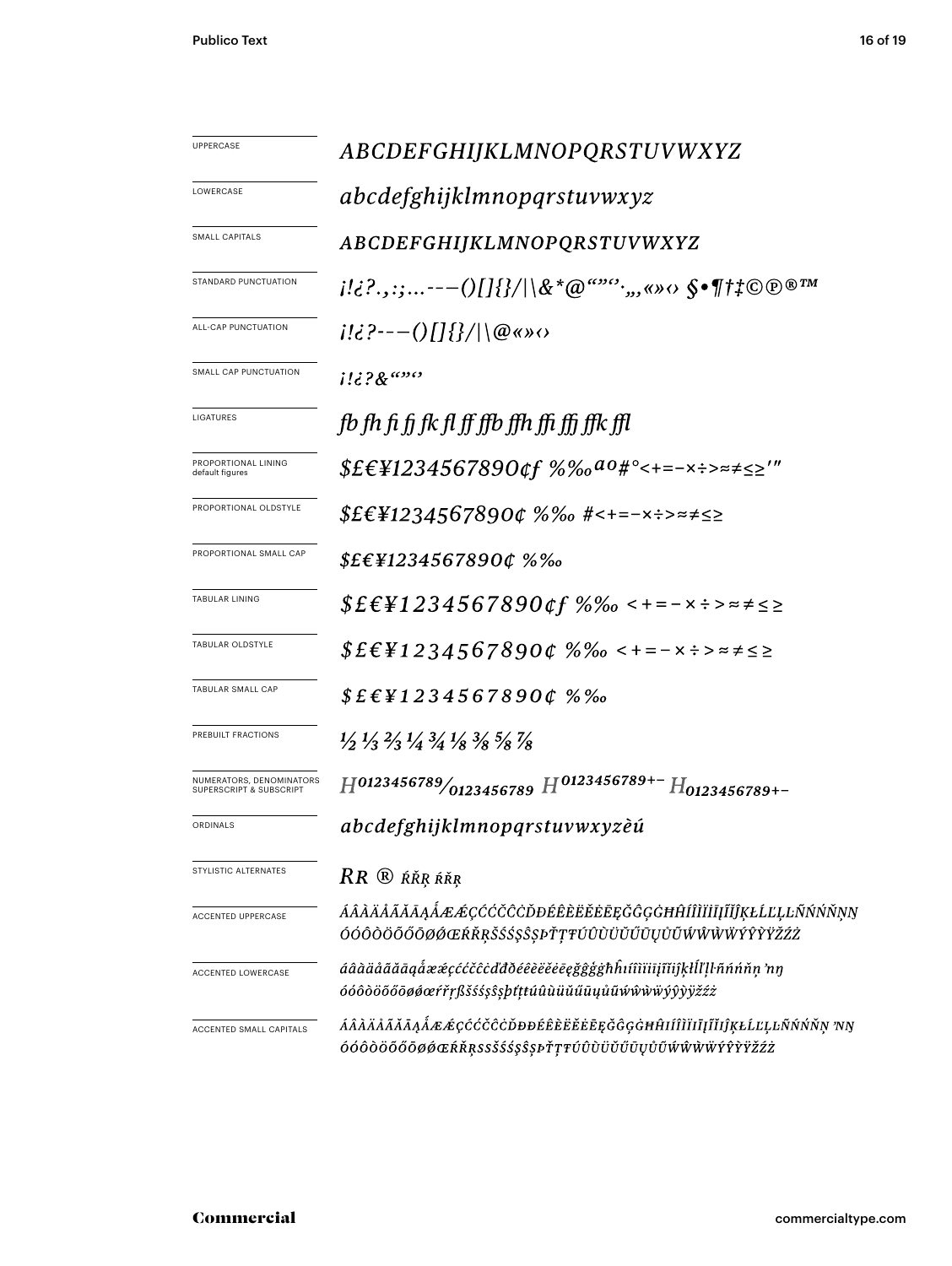| <b>OPENTYPE FEATURES</b><br><b>FAMILY WIDE</b>       | <b>DEACTIVATED</b>                 |                                   | <b>ACTIVATED</b>                                               |                                               |
|------------------------------------------------------|------------------------------------|-----------------------------------|----------------------------------------------------------------|-----------------------------------------------|
|                                                      |                                    |                                   |                                                                |                                               |
| SMALL CAPS                                           |                                    | Bacon & 'Eggs' for £28.50?        |                                                                | BACON & 'EGGS' FOR £28.50?                    |
| ALL SMALL CAPS                                       |                                    | Mayo & 'Ketchup' for £17.99?      |                                                                | MAYO & 'KETCHUP' FOR £17.99?                  |
| <b>ALL CAPS</b>                                      | ¿@commercialtype.com?              |                                   |                                                                | ¿@COMMERCIALTYPE.COM?                         |
| PROPORTIONAL LINING<br>default figures               | Sale price:<br>Originally:         | $$3,460$ €1,895<br>\$7,031 £9,215 | Sale price:<br>Originally:                                     | $$3,460$ €1,895<br>\$7,031 £9,215             |
| PROPORTIONAL OLDSTYLE                                | Sale price:<br>Originally:         | $$3,460$ €1,895<br>\$7,031 £9,215 | Sale price:<br>Originally:                                     | $$3,460$ €1,895<br>\$7,031 £9,215             |
| PROPORTIONAL SMALL CAPS                              | Sale price:<br>Originally:         | $$3,460$ €1,895<br>\$7,031 £9,215 | <b>SALE PRICE:</b>                                             | \$3,460 €1,895<br>ORIGINALLY: \$7,031 £9,215  |
| TABULAR LINING                                       | Sale price:<br>Originally:         | \$3,460 €1,895<br>\$7,031 £9,215  | Sale price:<br>Originally:                                     | $$3,460$ €1,895<br>\$7,031 £9,215             |
| TABULAR OLDSTYLE                                     | Sale price:<br>Originally:         | $$3,460$ €1,895<br>\$7,031 £9,215 | Sale price:<br>Originally:                                     | $$3,460$ €1,895<br>$$7,031$ £9,215            |
| TABULAR SMALL CAPS                                   | Sale price:<br>Originally:         | $$3,460$ €1,895<br>\$7,031 £9,215 | <b>SALE PRICE:</b>                                             | $$3,460$ €1,895<br>ORIGINALLY: \$7,031 £9,215 |
| <b>FRACTIONS</b><br>ignores numeric date format      | 21/03/10 and 21/18 460/920         |                                   | $21/03/10$ and $2\frac{1}{18}$ <sup>460</sup> / <sub>920</sub> |                                               |
| SUPERSCRIPT/SUPERIOR                                 | $x158 + y23 \times z18 - a4260$    |                                   | $x^{158} + y^{23} \times z^{18} - a^{4260}$                    |                                               |
| SUBSCRIPT/INFERIOR                                   | $x158 \div y23 \times z18 - a4260$ |                                   | $X_{158} \div Y_{23} \times Z_{18} - 34260$                    |                                               |
| <b>DENOMINATOR</b><br>for making arbitrary fractions | 0123456789 0123456789              |                                   | 0123456789 0123456789                                          |                                               |
| NUMERATOR<br>for making arbitrary fractions          | 0123456789 0123456789              |                                   | 0123456789 0123456789                                          |                                               |
| ORDINAL                                              | 1st 2nd 3rd 2e 2ème 1re            |                                   | 1st 2nd 3rd 2e 2ème 1re                                        |                                               |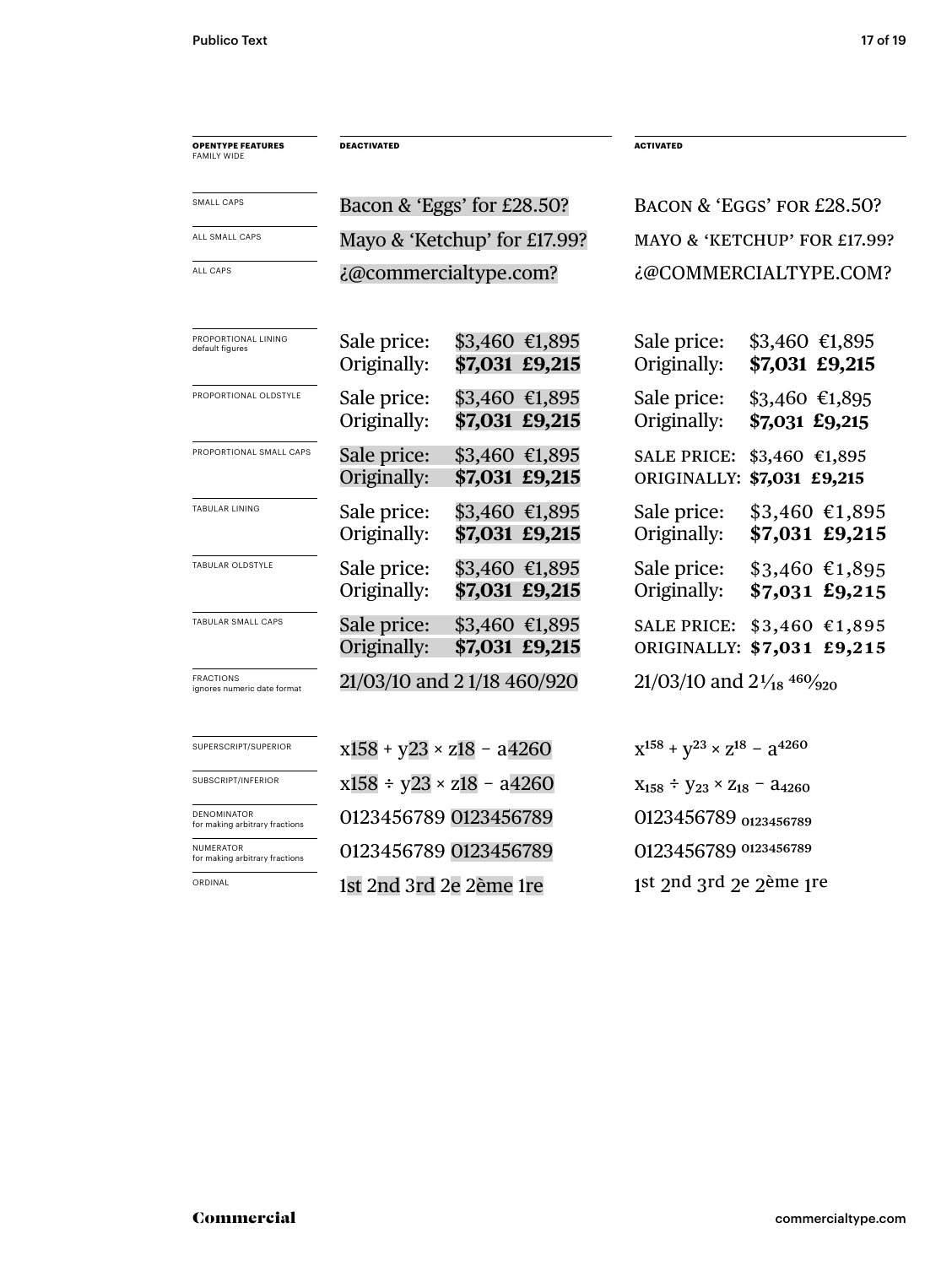| <b>OPENTYPE FEATURES</b><br><b>FAMILY WIDE</b>           | <b>DEACTIVATED</b>            | <b>ACTIVATED</b>              |
|----------------------------------------------------------|-------------------------------|-------------------------------|
| <b>LANGUAGE FEATURE</b><br>Polski (Polish) kreska accent | ŹRÓDŁA możliwość ŚLADY        | ŹRÓDŁA możliwość śLADY        |
| <b>LANGUAGE FEATURE</b><br>Română (Romanian) s accent    | ÎNSUȘI conștiință științifice | ÎNSUȘI conștiință științifice |
|                                                          |                               |                               |
| <b>OPENTYPE FEATURES</b><br>ROMAN AND ITALIC             | <b>DEACTIVATED</b>            | <b>ACTIVATED</b>              |
| STYLISTIC SFT 01<br>R and related                        | Rapiers Reform Rising REFLEX  | Rapiers Reform Rising REFLEX  |
| STYLISTIC ALTERNATES<br>Illustrator / Photoshop          | Rapiers Reform Rising REFLEX  | Rapiers Reform Rising REFLEX  |